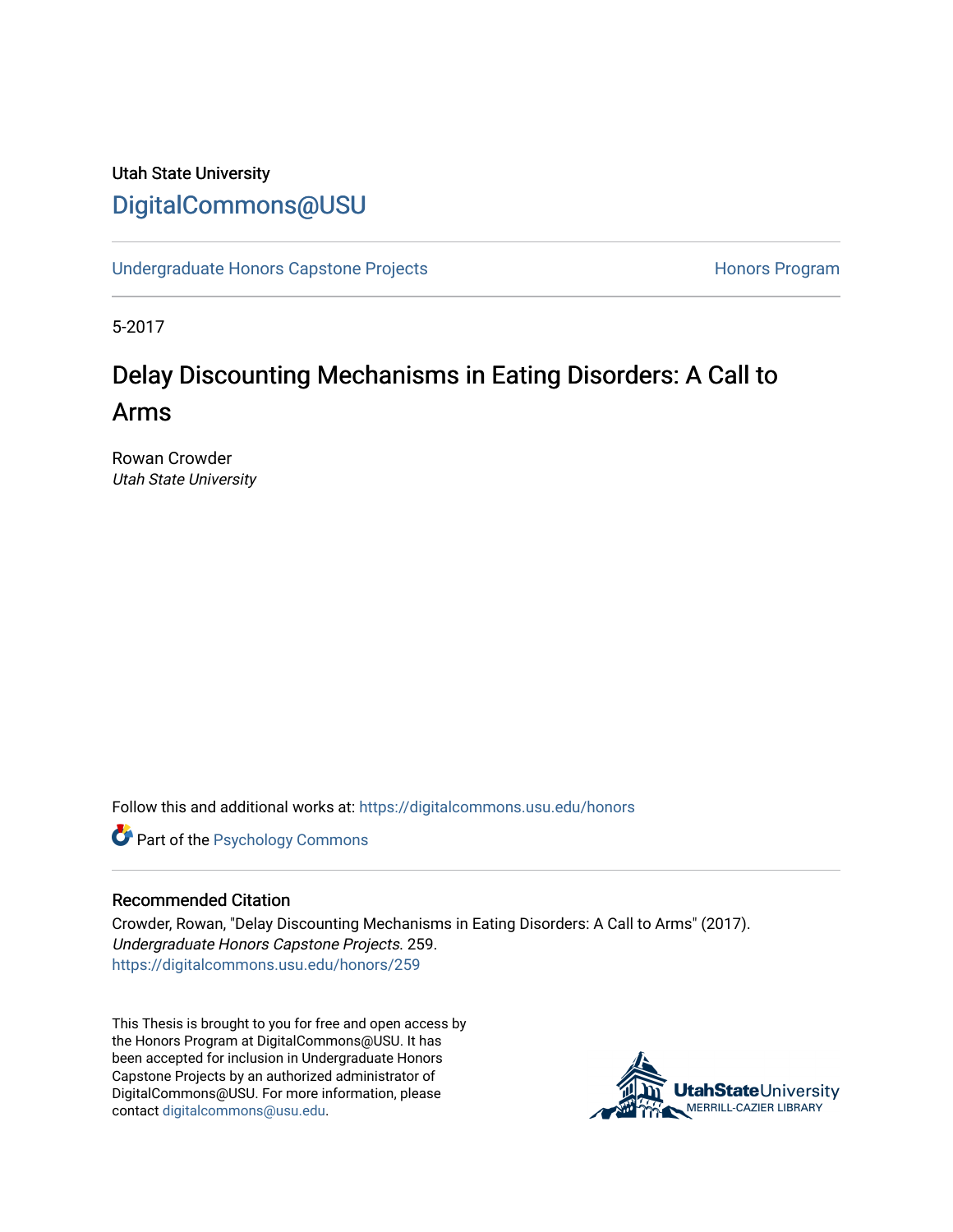## **DELAY DISCOUNTING MECHANISMS IN EATING DISORDERS: A CALL TO ARMS**

**by**

**Rowan Crowder**

**Thesis submitted in partial fulfillment of the requirements for the degree**

**of**

#### **UNIVERSITY HONORS**

**in**

**Psychology in the Department of Psychology**

**Approved:**

**Thesis/Project Advisor Committee Member** Dr. Gregory Madden Dr. Michael Twohig

Dr. Kristine Miller Dr. Scott Bates

**Honors Program Director Departmental Honors Advisor**

**\_\_\_\_\_\_\_\_\_\_\_\_\_\_\_\_\_\_\_\_\_\_\_\_\_\_\_\_\_**

**UTAH STATE UNIVERSITY Logan, UT**

**Spring 2017**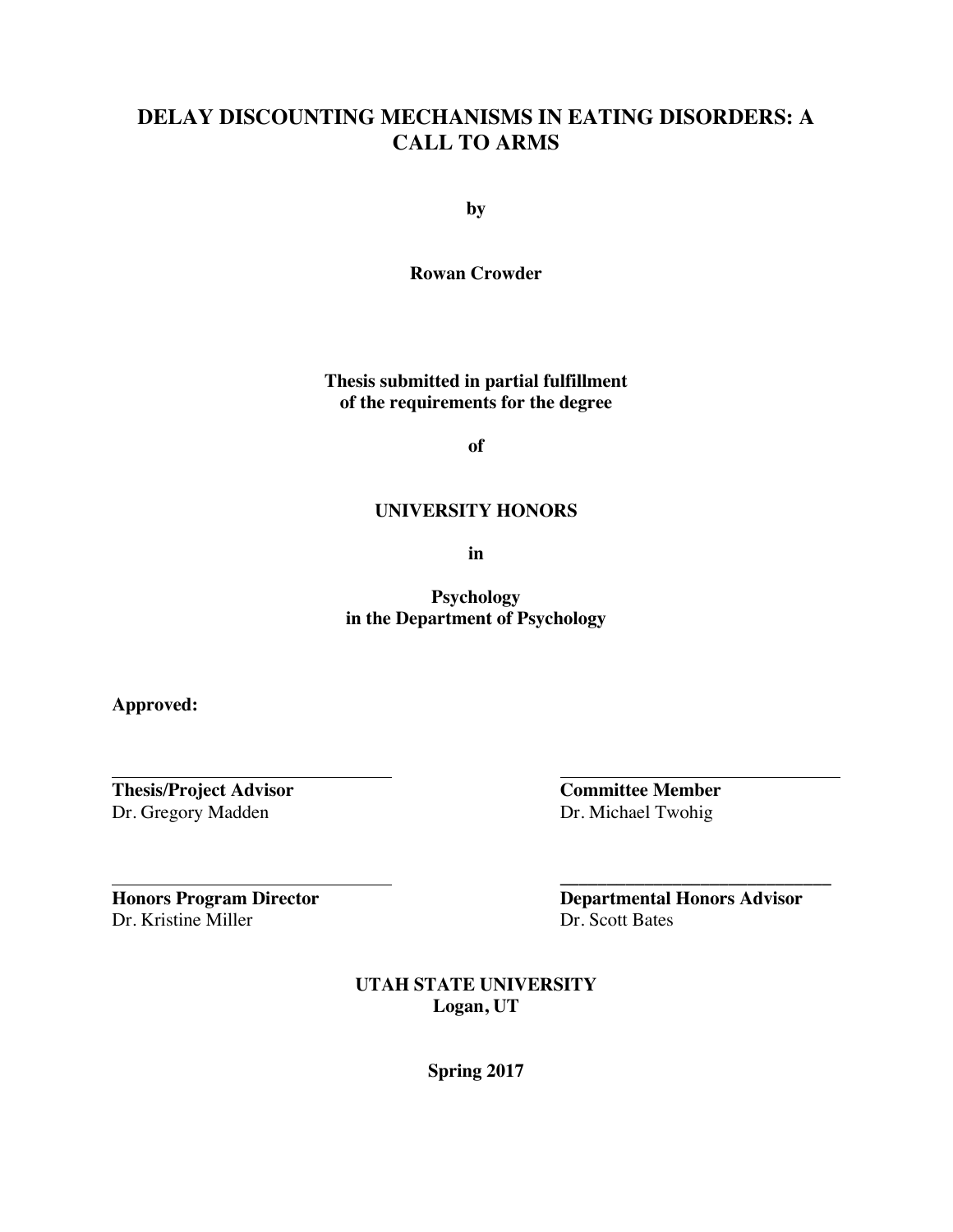Delay Discounting Mechanisms in Eating Disorders: A Call to Arms Rowan E. Crowder Utah State University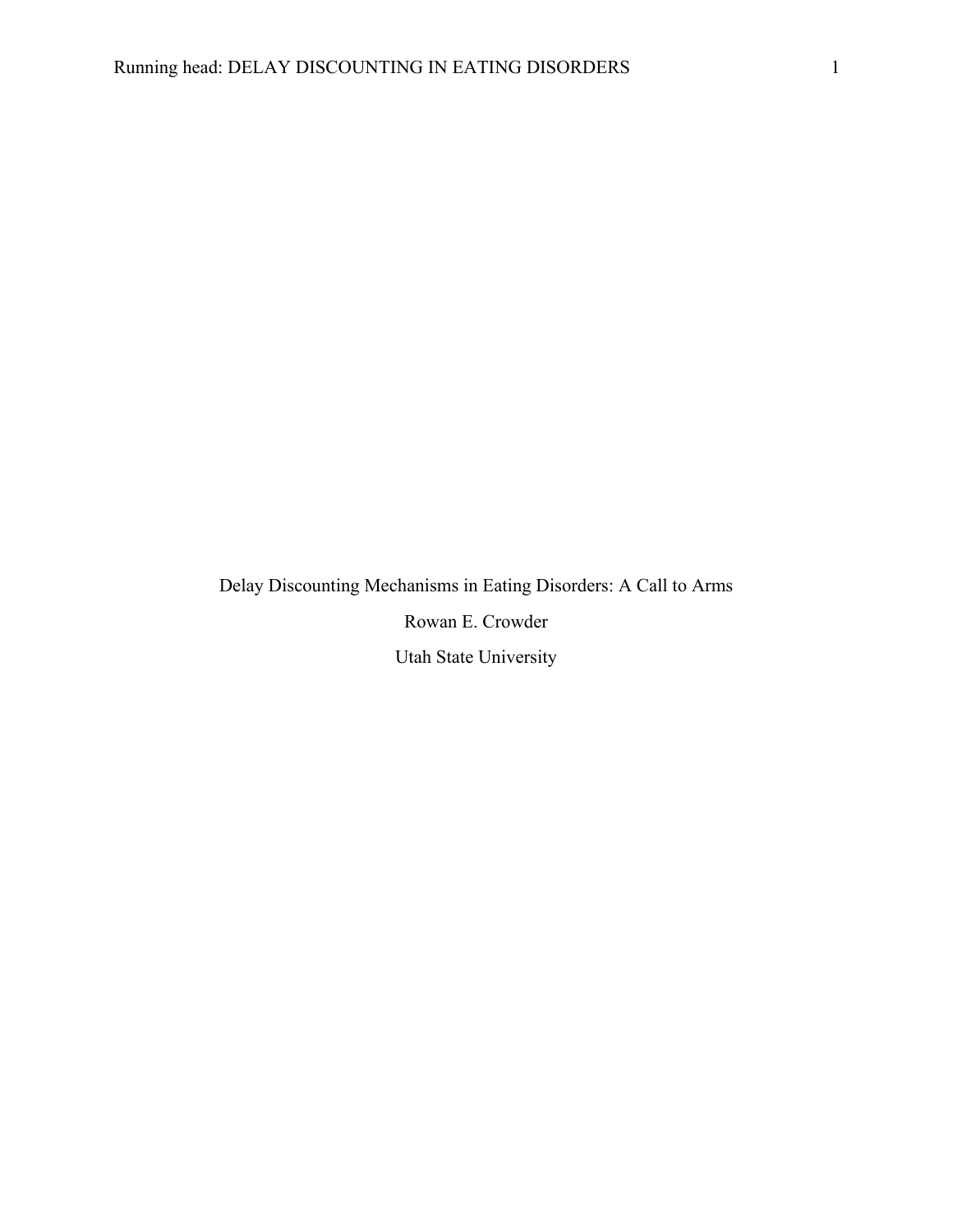#### Abstract

Delay discounting, or temporal discounting, is a measure of impulsivity that describes the devaluation of a reinforcer as a function of its receipt in time. Several studies have shown that individuals diagnosed with a variety of behavioral maladies such as obesity/over-eating, substance abuse, cigarette smoking, heavy drinking, and problematic gambling exhibit greater discounting rates. To be specific, they are more impulsive and less willing to wait for delayed reinforcement than healthy controls. Several of these studies have found that obese women discount at a steeper rate than non-obese women, similar results have been shown in binge eating disorder. The relationship between discounting and other topics relating to food and eating is well documented in the literature. However, after extensive literature review only one article pertaining to delay discounting and its implications in bulimia nervosa, and three articles pertaining to delay discounting and anorexia nervosa were found. The following is an exploratory paper analyzing and discussing the possible implications and relationships between characteristics of delay discounting and eating disorders seen in the current literature. Several of the observed relationships found in the literature may warrant further investigation to aid in our understanding of these disorders and possible novel treatments. A number of studies have shown that delay discounting can be reduced. If there is additional evidence of delay discounting's role in eating disorders, it may be possible to develop new and effective therapeutic techniques to decrease or increase the discounting rates seen in these disorders.

*Keywords*: Delay discounting, temporal discounting, eating disorders, impulsivity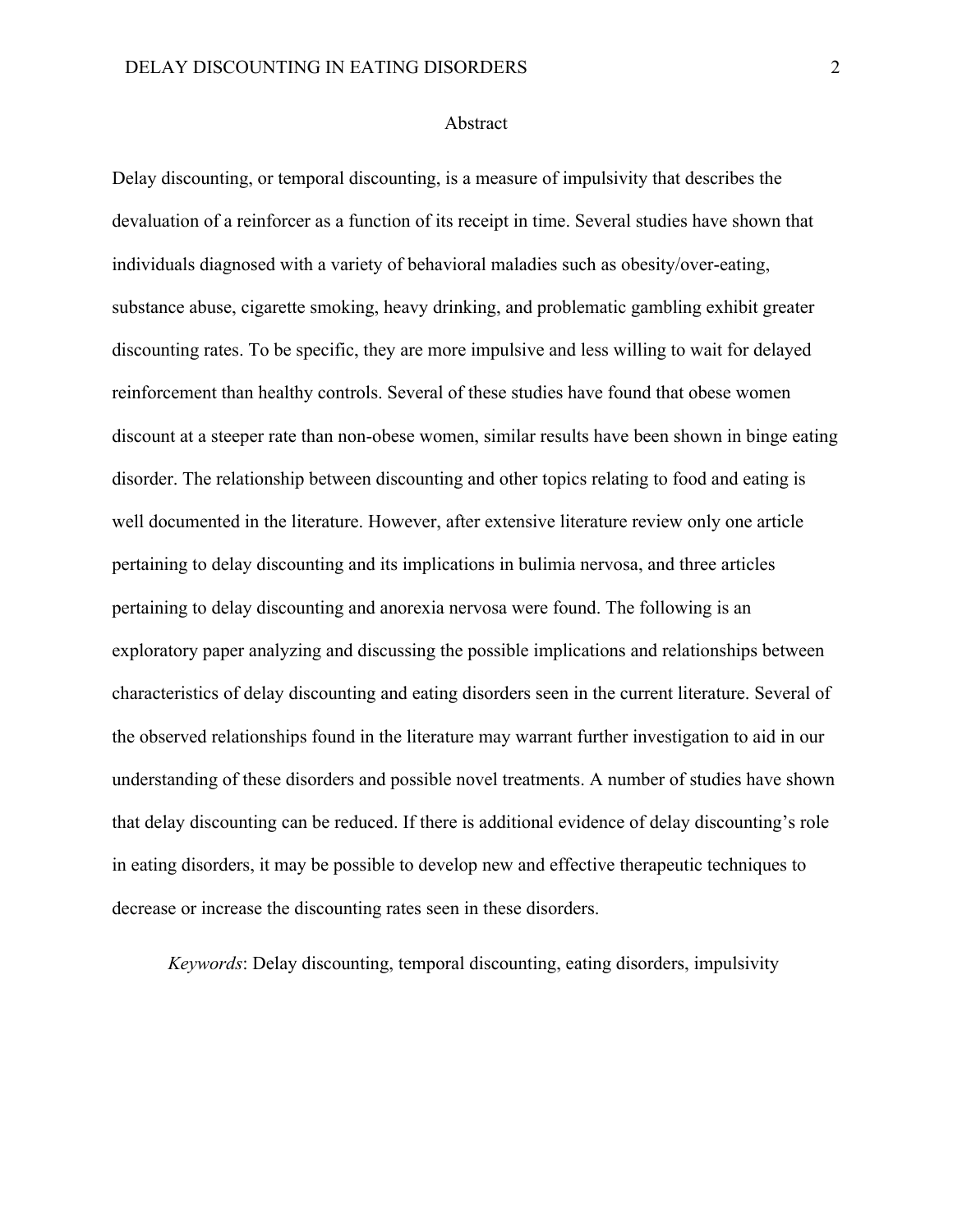## Delay Discounting Mechanisms in Eating Disorders

Eating disorders are severe mental illnesses that result in a number of poor health outcomes including organ failure, tooth decay, sores in the mouth and throat, and even death. Approximately four percent of the population has been diagnosed with an eating disorder. The current literature shows that behavioral therapies such as dialectical behavior therapy (DBT) and family therapy are effective in treating these disorders. However, only about 60% of people who seek treatment will actually recover from their disorder (American Psychiatric Association [APA], 2013). While a little over half of the individuals with these disorders do recover, the remaining 40% stay at an extremely high risk for irreversible medical complications as well as death. As eating disorders are complex, multifaceted, and hard to treat it is imperative that we continue to search for possible causes, impacts, and treatments for these disorders.

One area of research that is sparse in the literature is the role of delay discounting behavior in anorexia nervosa, bulimia nervosa, and binge eating disorder. Delay discounting has been shown to play a part in numerous behavioral maladies such as drug abuse (Reynolds, 2006), problematic gambling (Alessi & Petry, 2003), cigarette smoking (Bickel, Odum & Madden, 1999), obesity (Weller, Cook, Avasar & Cox, 2008), and heavy drinking (Field, Christiansen, Cole & Goudie, 2007). The literature has also shown several effective procedures for reducing delay discounting in these populations and thus reducing these problematic behaviors (Stein et al., 2013; Stein, Renda, Hinnenkamp & Madden, 2015; Mazur & Logue, 1978). With additional study on the relationship between discounting behaviors and eating disorders it may be plausible, if there is significant evidence, that similar techniques used to reduce discounting in these populations may also be used with those diagnosed with an eating disorder. This would provide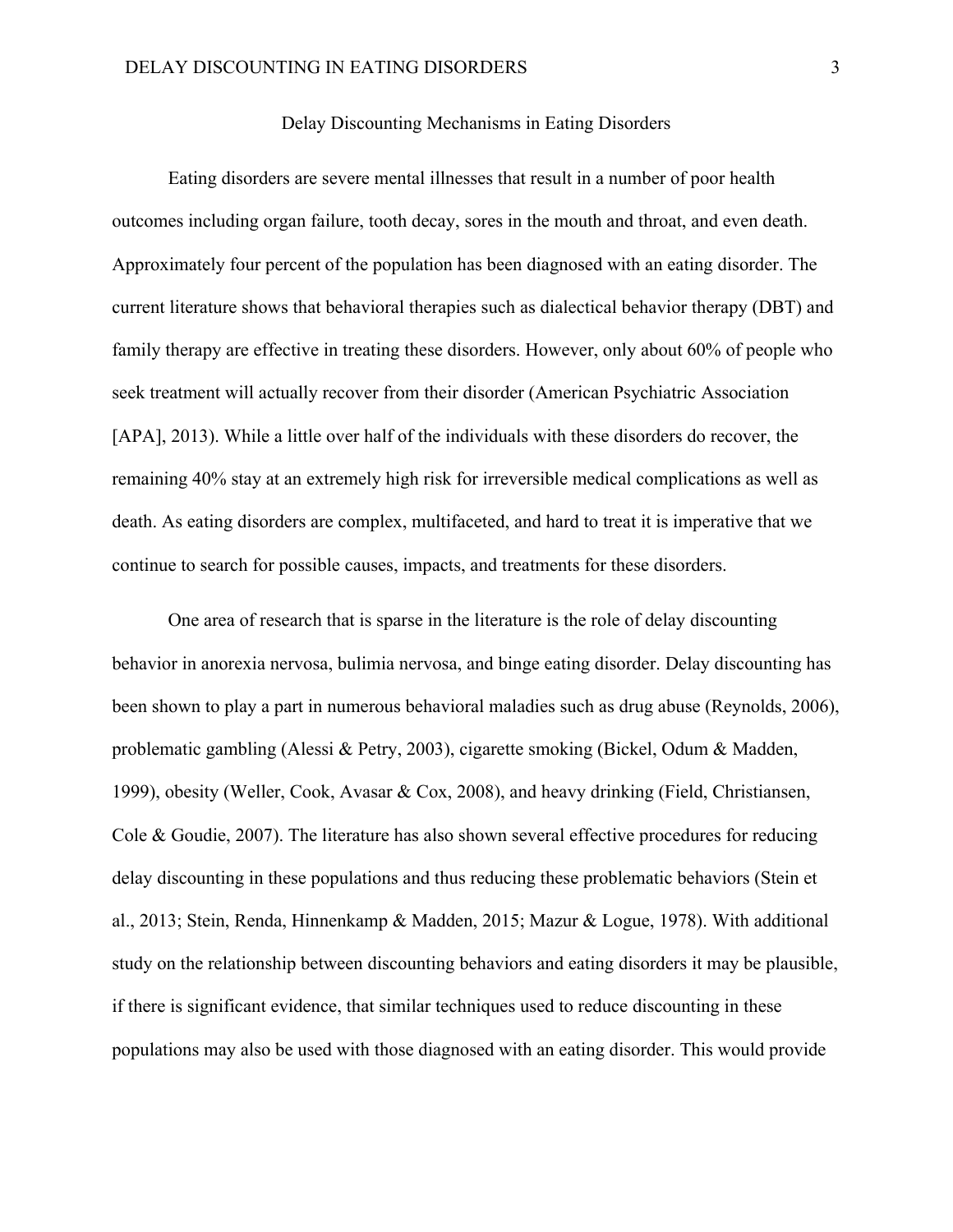new and possibly extremely effective treatment techniques. However, there is not enough research in this area to make supported conclusions.

The following paper will explore the significant connections between various aspects of these two topics and provide support as to why this research should become a focus in both the eating disorder and delay discounting fields. These connections include impulsivity as seen in eating disorders, adolescence as it pertains to eating disorders and delay discounting, discounting patterns seen in obesity, and comorbid disorders of eating disorders and delay discounting's role in these disorders. However, before delving in to the relationships between delay discounting and eating disorders it is important to make sure both are thoroughly explained and understood. Without a solid foundational understanding of what each of these terms mean it will be difficult to find possible significant relationships. The following are detailed explanations of the basic principles and facts behind the behavioral phenomenon of delay discounting as well as the three eating disorders that this paper will focus on.

### **Delay Discounting**

Delay or temporal discounting has been a popular topic in the behavioral and behavioral economic literature. The term itself defines the tendency for an organism to discount or devalue a reinforcer as a function of its receipt in time (Odum, 2011). That is, as the amount of time it takes for a reinforcer to be delivered increases, the less valuable that reinforcer becomes to an organism. However, this decline is not a linear function. Discounting behavior is best described by a hyperbolic function. When the delay in time is short the value of a reinforcer declines swiftly but as the delay is increased this devaluing becomes less steep or shallower, this pattern can only be accurately portrayed by a hyperbolic function (Odum, 2011).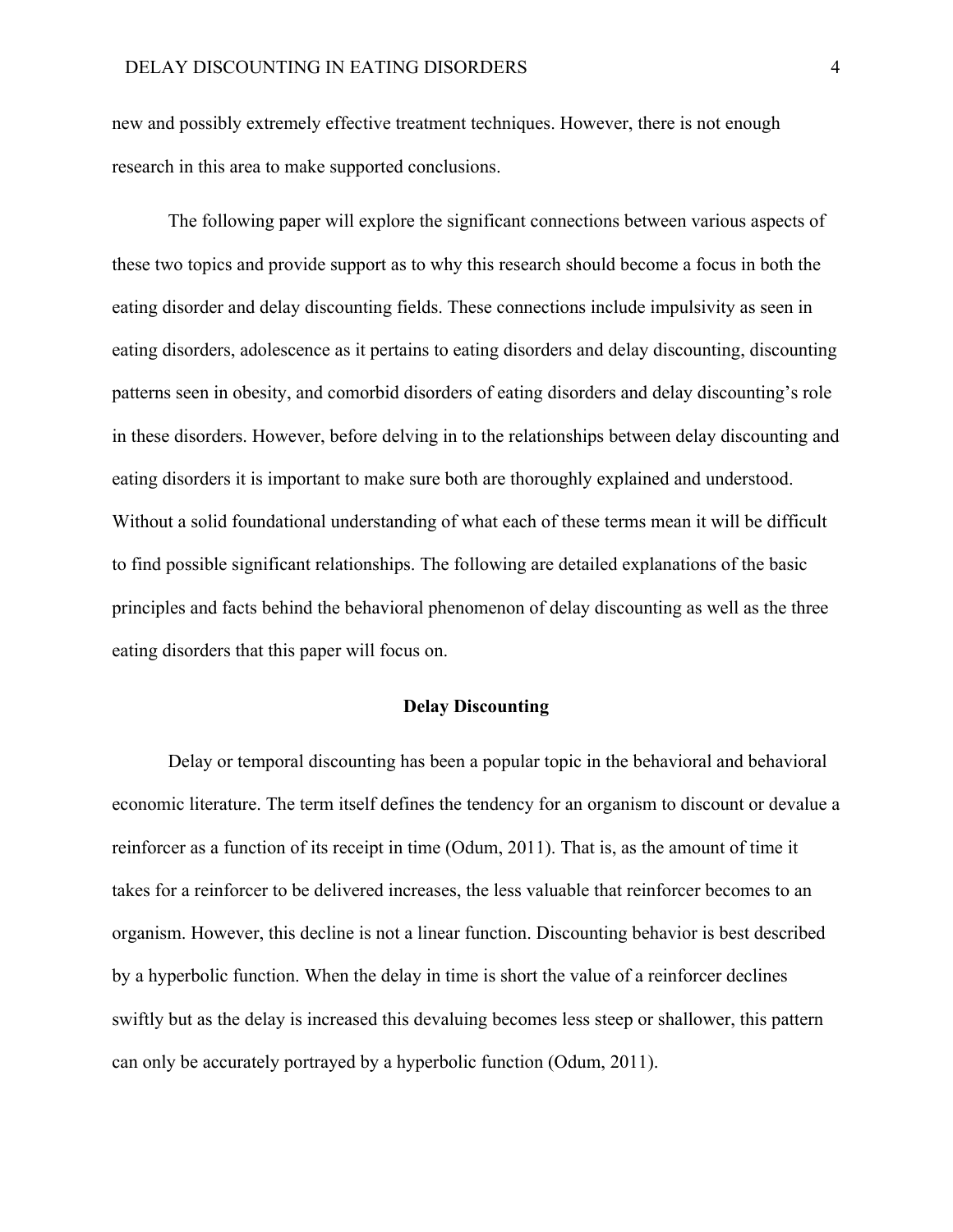Delay discounting can be thought of as a method of describing choice behavior. Consider having the choice between 1,000 dollars and 800 dollars. When presented these amounts of money at the same time the 1,000 dollars should be the more valuable option and the choice an individual will be most likely to make. However, if we say that the 800 dollars is available right now but you must wait for three months to receive the 1,000 dollars many people will make a different choice. In this situation someone may now prefer to have the 800 dollars that is immediately available. The larger sum of money has lost some of its value because it has been delayed in time, this is the basic principle of delay discounting. This change in choice is what is known as a preference reversal which is accounted for by the previously mentioned hyperbolic function. When an organism views the different amounts as being equal, that is, they do not have a preference between the rewards, this is known as the indifference point. Preference reversals and indifference points are what researchers in this field focus on to define an organisms discounting behaviors.

It is important to note that the amount or quantity of a reinforcer is not the only thing that can be compared in these choice situations, for example, we are often presented with reinforcers that are completely different from one another and have different values. An example of this can be described by drug taking behaviors. Many substance abuser are faced with the decision between using their substance of choice and several other more positive life outcomes such as better health and relationships. Using a drug such as heroin is intrinsically less valuable than having stable relationships and good health for many. However, when heroin is immediately available it will be more reinforcing than the long term consequences of not using the drug. This is because these consequences or reinforcers will not be redeemable for a significant amount of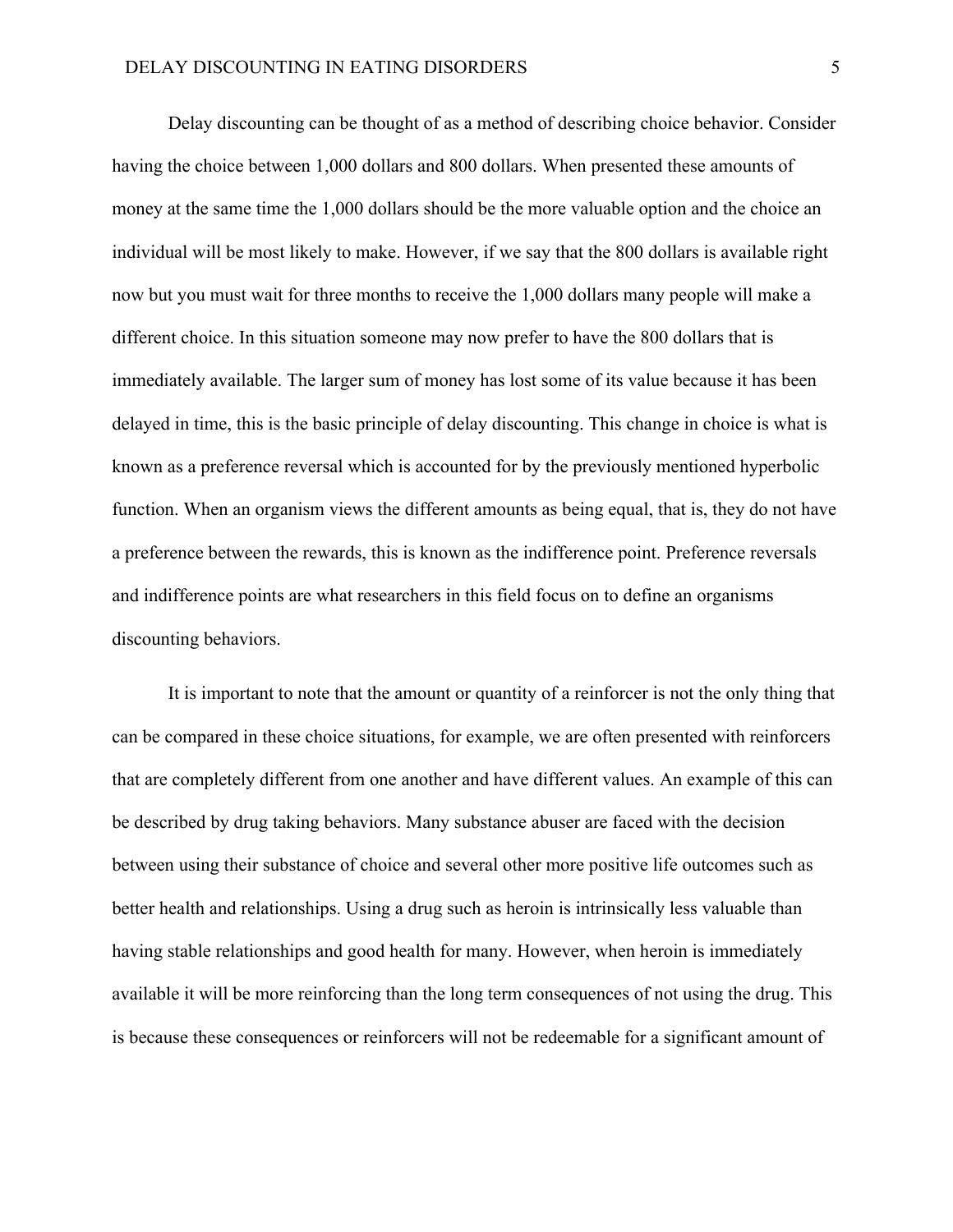time. Delay discounting is applicable in a number of similar choice situations and accurately describes both human and non-human animal behavior.

Looking at these choice situations, when an organism selects the smaller less valuable reinforcer (the smaller sooner) we consider this to be making an impulsive choice. When an organism selects the more valuable delayed option (the larger later) we then consider this to be the more self-controlled choice. While this is only a superficial explanation of the basic underlying principles of delay discounting it will provide enough background knowledge to begin developing an understanding of the possible relationships between these principles and eating disorders.

#### **Eating Disorders: Anorexia Nervosa, Bulimia Nervosa, and Binge Eating Disorder**

Eating disorders are a class of psychological disorders classified in the Diagnostic and Statistical Manual-V (DSM-V) as a disturbance in eating and/or eating related behaviors. This disturbance results in an altered caloric intake that produces impairment in physical health and psychological functioning. These disorders most often effect younger females but can also be seen in males and older adults. The term eating disorder itself is an umbrella term for a number of different diagnoses, this section will focus on and describe three: anorexia nervosa, bulimia nervosa, and binge eating disorder.

## **Anorexia Nervosa**

Anorexia nervosa (AN) is the most recognizable and publicized disorder of the three aforementioned. The DSM-V outlines several criterion to meet the diagnosis of AN including the restriction of caloric intake leading to a significantly low body weight, an intense fear of gaining weight, participation in behaviors to avoid weight gain despite an already low body weight, and a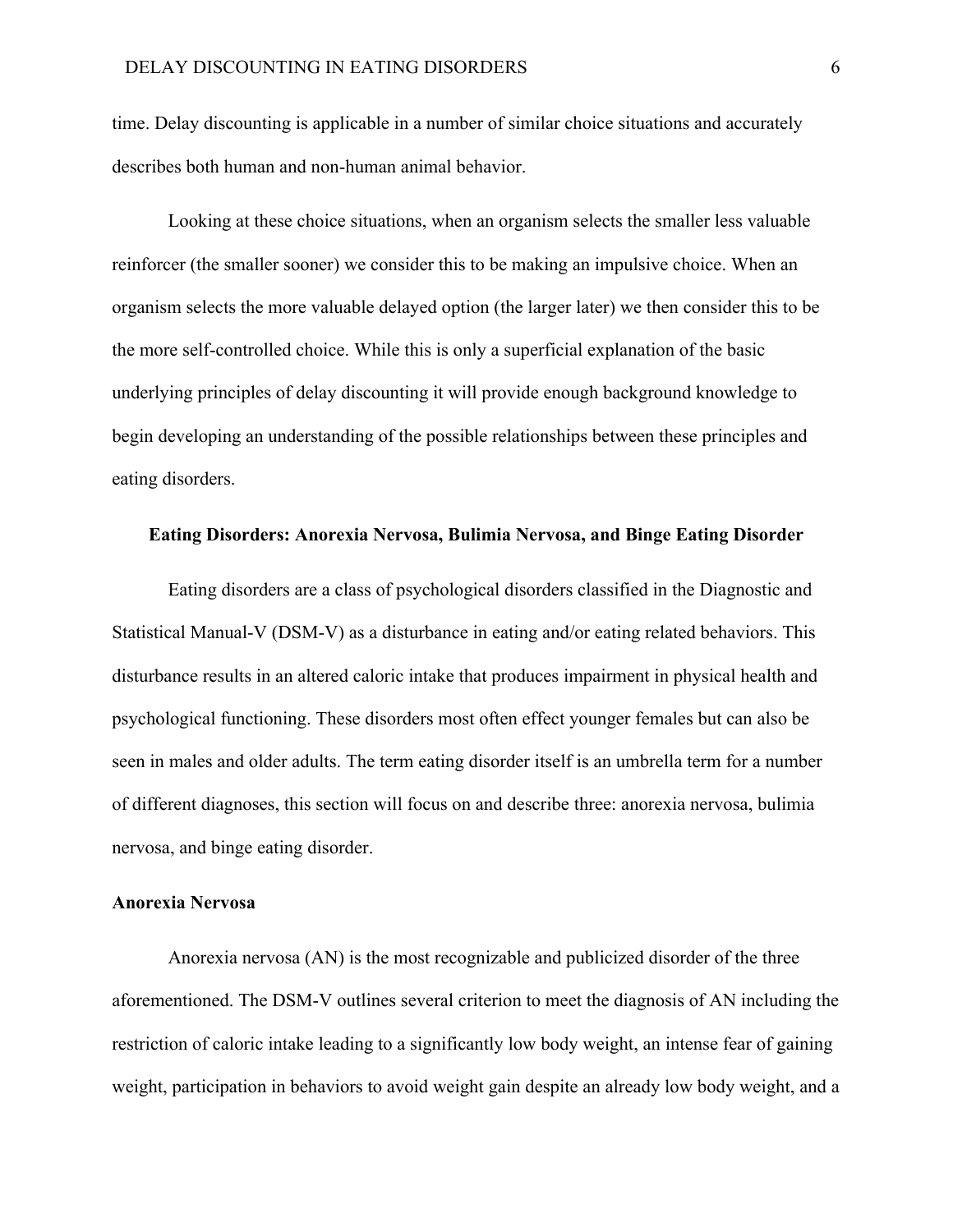disturbance in the way one experiences their weight or body shape. This disturbance can often lead to a failure to recognize the seriousness of an individual's current low weight. AN is further broken down into the classification of two subtypes: restricting subtype (AN-R) and bingeeating/purging subtype (AN-BP). The latter is often overlooked and/or mistaken as bulimia nervosa (BN). Individuals diagnosed with AN-R do not engage in binging behaviors or purging behaviors. These individuals accomplish weight loss through the restriction of caloric intake through dieting, fasting, and excessive exercise behaviors. AN-BP is characterized by engaging in a recurrent pattern of binge eating and subsequent compensatory behaviors such as selfinduced vomiting (purging) and the misuse of laxatives. However, these compensatory behaviors do not always have to follow a binge and can occur after only a small intake of calorie containing foods and beverages. It is important to note that one of the main distinctions between this subtype of anorexia nervosa and bulimia nervosa is that individuals diagnosed with AN-BP will still stay at a lower than healthy weight while many individuals with BN are in a healthy weight range. Essentially, the defining difference between bulimia nervosa and anorexia nervosa binge/purge subtype is the specific criterion as outlined in the DSM-V that an individual meets.

Anorexia nervosa is associated with the highest mortality rate among all psychological disorders. This high mortality rate is a result of the medical complications caused by malnutrition such as various organ failures including the heart. Anorexia nervosa also has one of the highest suicide rates among those diagnosed with a psychological disorder. Approximately 1% of the population has been diagnosed with anorexia nervosa and many more go undiagnosed (Smink, Hoeken & Hoek, 2012).

#### **Bulimia Nervosa**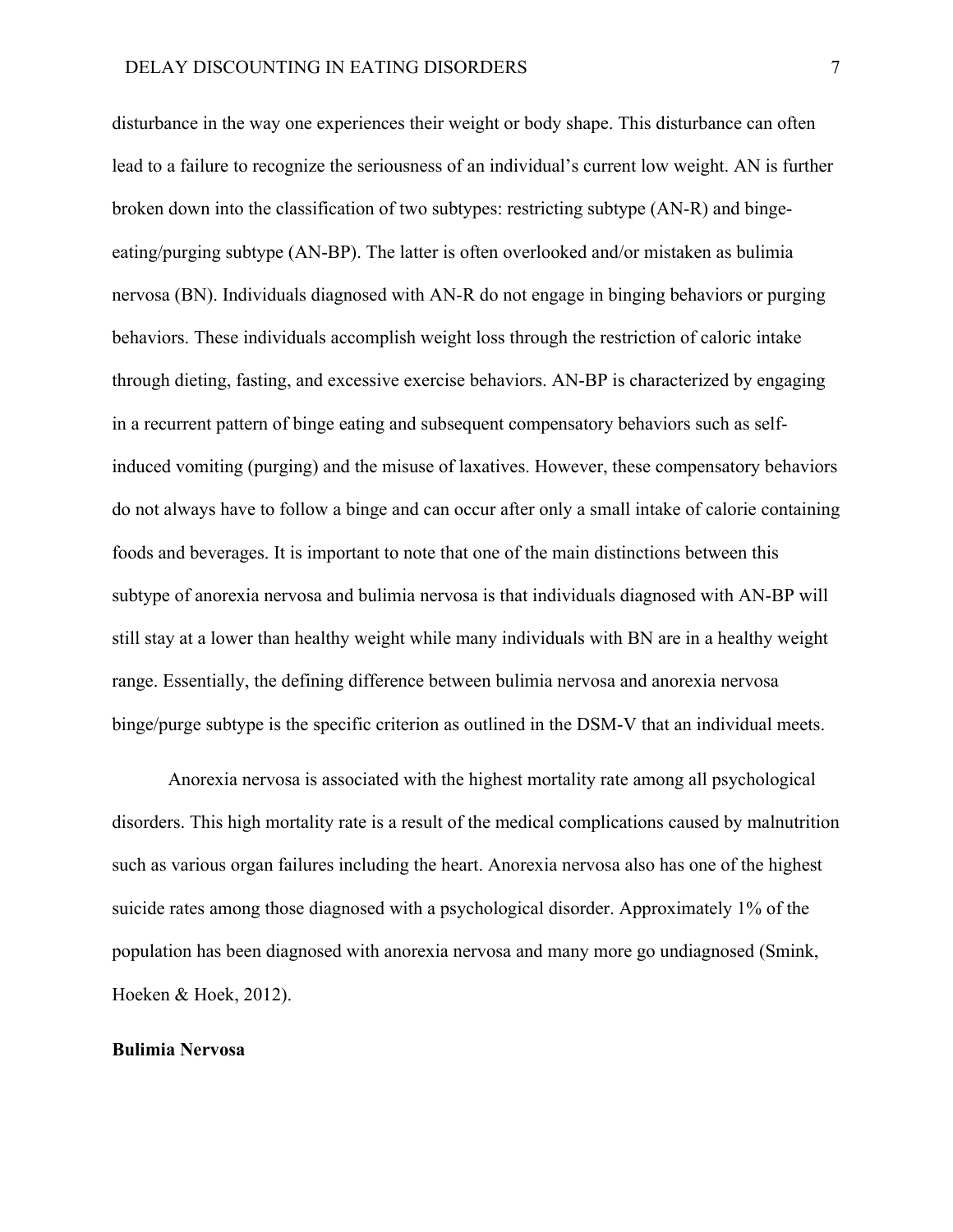As previously mentioned, bulimia nervosa (BN), can often be confused with AN-BP as the two disorders have extremely similar topographies, however, an individual's weight can help distinguish between the two as well as various other criterion. The DSM-V outlines several criterion that must be met in order for a diagnosis of bulimia nervosa to be made. These criterion include recurrent episodes of binge eating followed by inappropriate subsequent compensatory behaviors (purging, laxative use, excessive exercise, etc.), and an individual's self-evaluation is unduly influenced by both body shape and weight. Purging behaviors can lead to an imbalance of electrolytes and fluids as well as the loss of stomach acid. Continually purging may lead to the loss of tooth enamel as well as sores forming in the mouth and throat due to the continual regurgitation of gastric acid. Bulimia nervosa peaks in older adolescents and young adults effecting approximately 1.5% or 4.7 million people in the United States. Individuals with bulimia nervosa have an elevated mortality rate resulting from suicide and medical complications linked to the disorder.

#### **Binge Eating Disorder**

Binge Eating Disorder (BED) is perhaps the least well known, or the least talked about, of the three aforementioned eating disorders. BED is diagnosed in individuals who meet the following criteria: recurrent episodes of binge eating associated with eating rapidly, eating until feelings of being uncomfortably full, eating when not feeling hungry, eating alone due to embarrassment, and feeling disgusted or guilty with oneself afterwards. Individuals with binge eating disorder do not use subsequent compensatory behaviors after an episode of binge eating as seen in bulimia nervosa. The episode of a binge is also marked with distress regarding its occurrence. Binge eating disorder is reliably associated with obesity and being overweight in individuals who seek treatment. It is important to note, however, that the majority of obese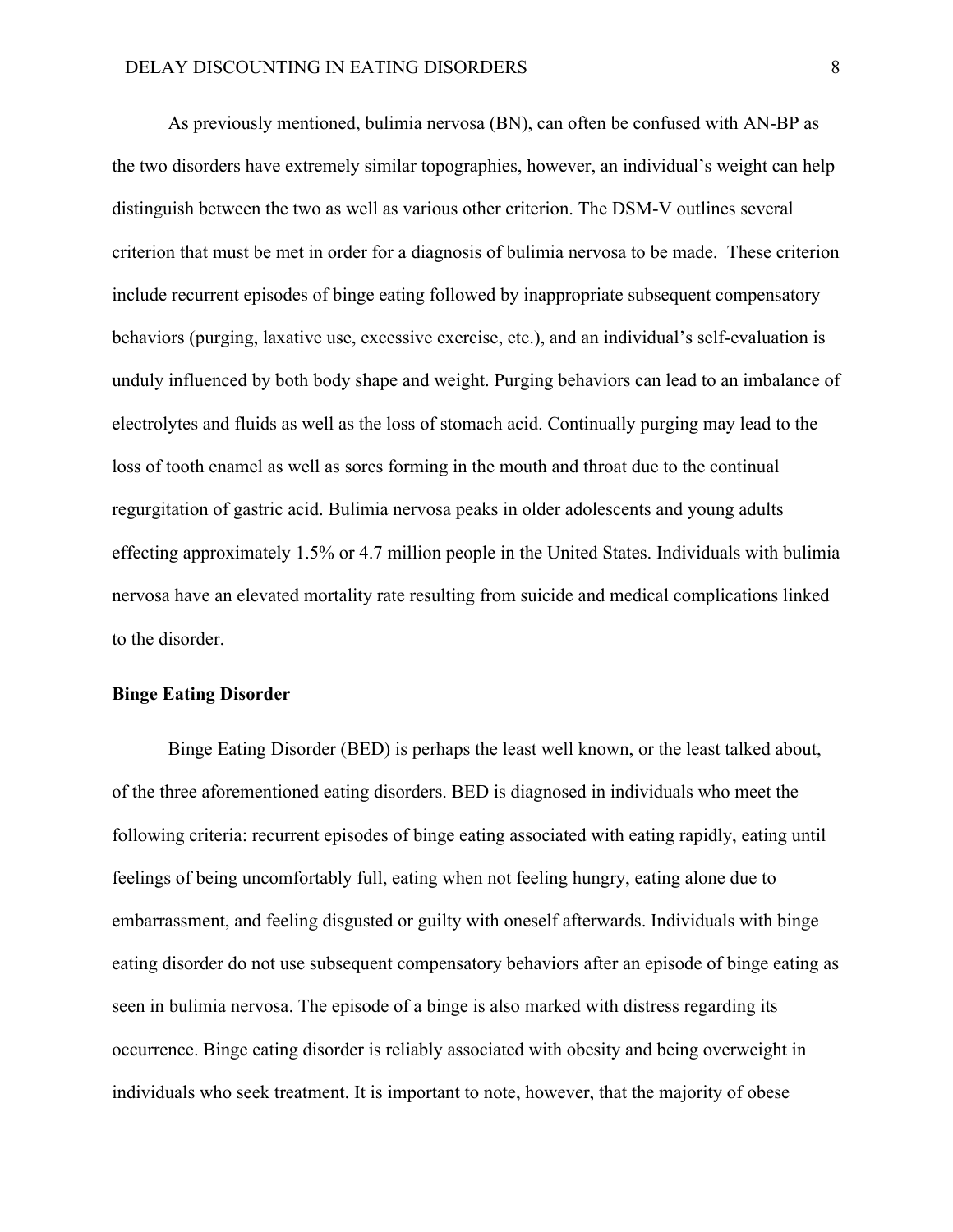individuals do not engage in recurrent binges like those who have been diagnosed with BED and not everyone with this disorder meets the criterion to be considered obese. Many individuals with BED experience an impaired quality of life as associated with the medical risks of being clinically overweight as well as poor life satisfaction.

## **Literature Review of Existing Evidence**

There has been minimal and conflicting research done in the realm of delay discounting's possible underlying role in eating disorders. Much of the literature focuses on binge eating disorder and delay discounting. Discounting has also appeared a number of times in studies with obese and overweight individuals. These research data will be discussed later in this paper and as such will not be discussed here. This literature review will focus on articles involving delay discounting and anorexia nervosa as well as bulimia nervosa. To my knowledge, there has only been one study to date to investigate delay discounting in individuals diagnosed with bulimia nervosa and three to investigate delay discounting in individuals diagnosed with anorexia nervosa.

## **Studies on Bulimia Nervosa**

Some of the core symptoms of bulimia nervosa involve binge eating followed by compensatory behaviors, these symptoms appear to involve making choices between larger later outcomes and smaller sooner ones e.g. delay discounting. Bingeing behaviors and subsequent purging or other compensatory behaviors can be thought of as the smaller sooner impulsive choice whereas refraining from these behaviors can be viewed as the larger later self-controlled choice. With this paradigm, we would then hypothesize that individuals with bulimia nervosa discount at a steeper rate than healthy controls. This has been cautiously supported in the existing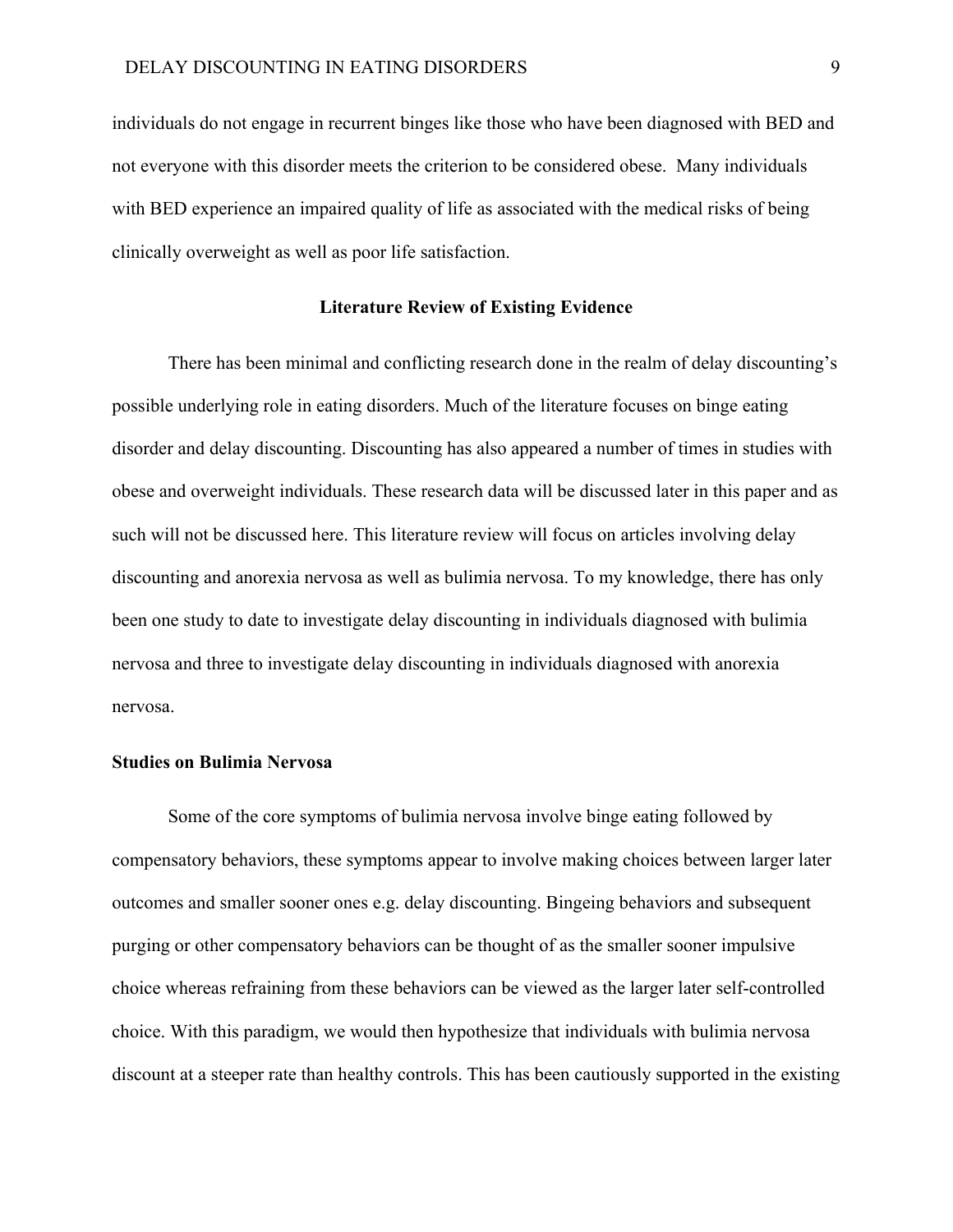literature. In a study comparing 39 individuals with bulimia nervosa and 53 healthy controls it was found that individuals diagnosed with BN showed steeper discounting patterns than healthy controls on a hypothetical monetary discounting task (Kekic et al., 2016). Individuals with BN showed a higher preference for immediately available rewards and were less willing to wait for greater but delayed rewards than their healthy counter parts. This pattern of elevated discounting rates follows those of other populations delay discounting describes such as drug abusers and cigarette smokers.

A previous study conducted in 2014 showed similar, but preliminary, results to the aforementioned, however, the study was not conducted with individuals diagnosed with bulimia nervosa. Kekic et al. (2014) found that individuals characterized as being less impulsive on a discounting task were more susceptible to the anti-craving effects of a transcranial direct current stimulation in 17 healthy women with frequent food cravings. Individuals that use binge behaviors such as those with bulimia nervosa and binge eating disorder typically have preliminary food cravings before the disordered eating behaviors occur. Transcranial direct current stimulation has been shown to reduce these food cravings, however, those characterized as more impulsive on a temporal discounting task were less effected by the intervention than those that made more self-controlled choices. These results provide preliminary evidence which is supported in Kekic et. al.'s later study. These two articles taken together show some evidence supporting the conclusion that delay discounting may play an important role in bulimia nervosa. However, with only one study done pertaining to bulimia nervosa specifically replication and more work in this area is required to make accurate conclusions and devise clinical implications.

#### **Studies on Anorexia Nervosa**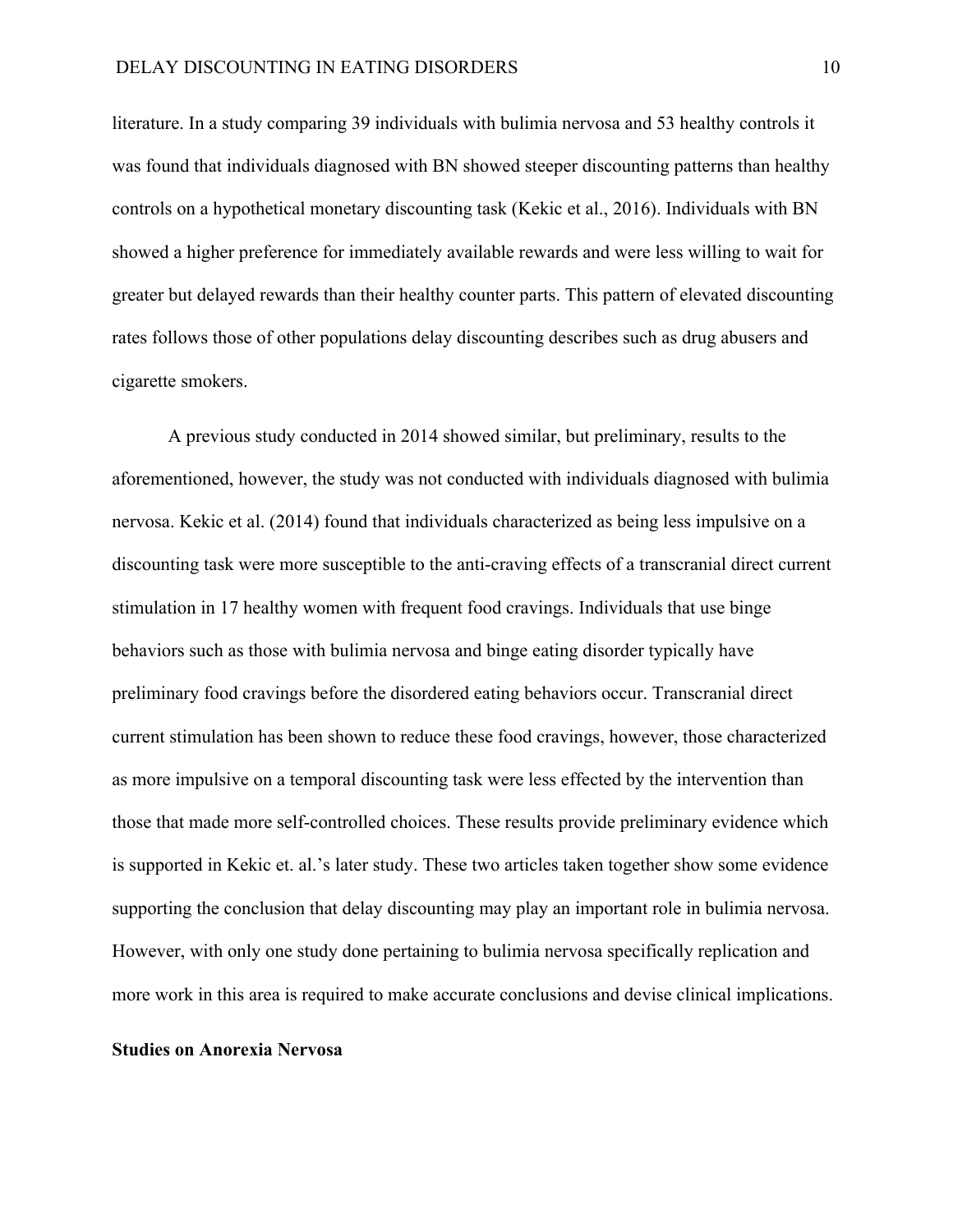Anorexia nervosa presents a particularly interesting problem in regards to delay discounting. The majority of psychological maladies that delay discounting has been shown to play a part in typically involve individuals that discount too much, that is, they are unwilling to wait for later rewards and show problematic impulsivity. In a healthy individual we can look at food choice behaviors, for example, for a dieter, eating a piece of chocolate cake may be the immediate smaller sooner reinforcer whereas refraining from the dessert and sticking to a diet for their ideal body can be seen as the larger later reinforcer. Anorexia nervosa seems to follow a similar paradigm, however, it has been taken to an unhealthy extreme. Anorexia nervosa is characterized by the restriction of calorie containing food and beverage items- while putting off the chocolate cake me be the appropriate self-controlled choice putting off the majority of caloric containing foods is no longer healthy. In this sense, these individuals are too self-controlled. A preliminary study was able to provide evidence to support this hypothesis.

It was found that individuals with anorexia, specifically the restricting subtype, discounted the value of a monetary reward less steeply than healthy controls (Steinglass et al., 2012). While these findings are promising, with any eating disorder research, particularly using individuals with anorexia nervosa, it must be taken into account that malnutrition may affect the results of the study and have an impact on temporal choice. A later study conducted presented conflicting results to the Steinglass et al. study. A study conducted with individuals suffering from acute anorexia nervosa, weight recovered anorexia patients, and healthy controls did not find significant differences in the rate of discounting between healthy controls and individuals with acute anorexia or who have undergone weight restoration (Ritschel et al., 2015). Ritschel et al. posits that the altered self-control seen in anorexia may only be apparent in disorder related reinforcers such as food, both of the aforementioned studies used hypothetical monetary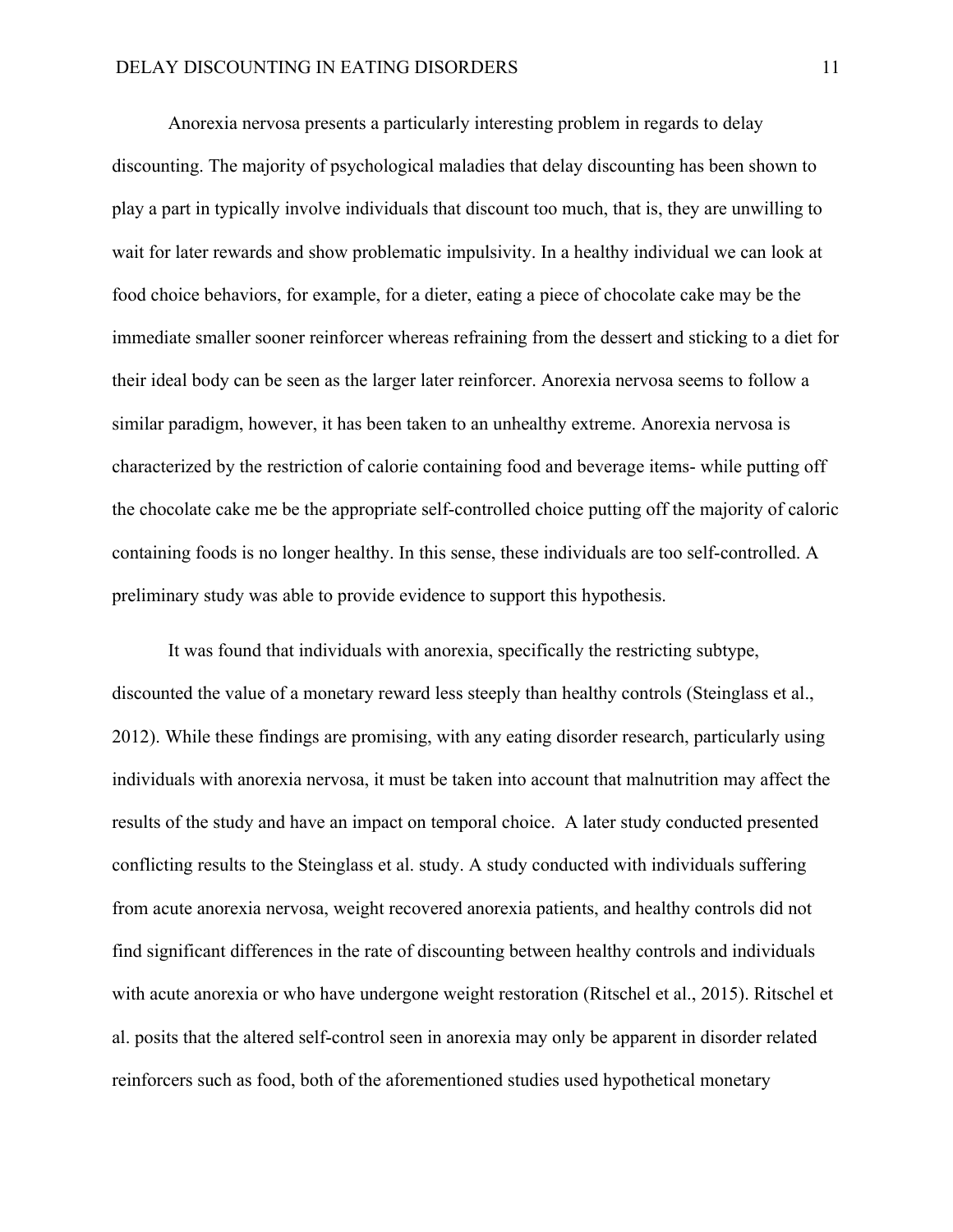discounting tasks. It is important to note here that to date there is not and extremely well developed discounting task that uses food that would accurately describe discounting trends in these disorders. Ritschel et al. also makes the important note that the individuals in the Steinglass et al. study were, on average, older than those used in the current study. Age is a known factor that influences delay discounting with older individuals discounting less steeply than younger individuals. A follow up study to the previously mentioned Steinglass et al. study adds another piece of evidence to the slowly growing pool of articles on this topic. Decker, Figner & Steinglass (2015) conducted a study with 59 inpatient individuals diagnosed with anorexia nervosa and 39 control subjects, they tested the AN group on a measure of delay discounting before and after treatment. Before treatment the AN group showed a similar pattern to those in the Steinglass et al. (2012) study, that is, they discounted less steeply than those in the control group. However, after treatment these differences disappeared and there was no evidence for a difference in discounting between the AN (now in recovery) group and the control group. The treatment used consisted of weight restoration indicating the role of a lowered body weight that results from anorexia nervosa in discounting behavior. These results suggest then that perhaps what we should be looking at is the effects malnourishment play in decision making and the negative effects on the brain areas involved with making temporal choices as well as the mind set individuals with an active eating disorder find themselves in.

While the aforementioned studies conducted with bulimia nervosa and anorexia nervosa have provided us with promising results there is still a lack of research being conducted in this area. I would argue that delay discounting has great potential in the realm of understanding and treating eating disorders and should not be pigeonholed into focusing on problems of addiction where the majority of the research lies today. The following sections provide evidence and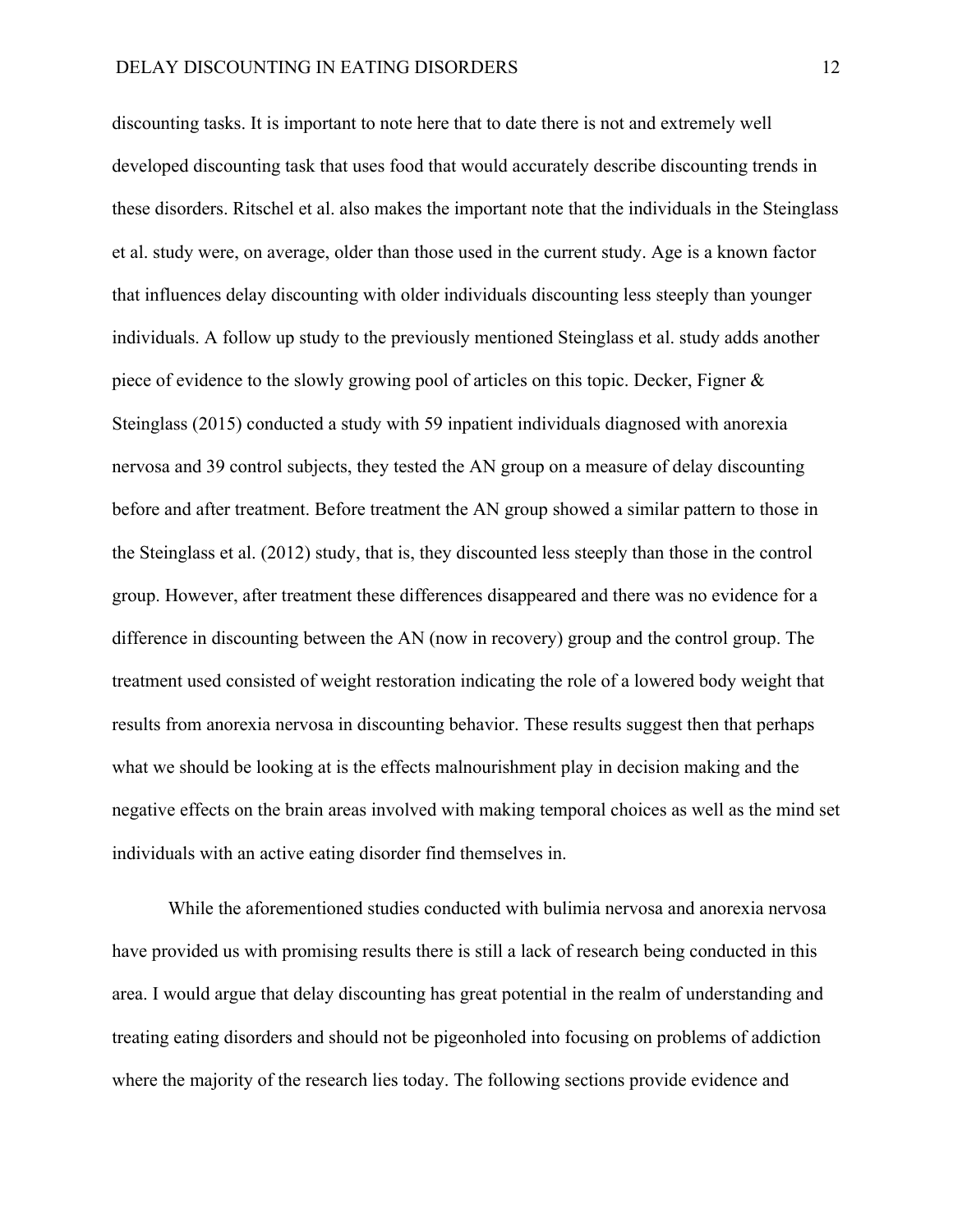arguments as to why more studies and funding should be geared towards the potential underlying role of delay discounting in anorexia nervosa, bulimia nervosa, and binge eating disorder.

#### **Impulsivity**

## **Delay Discounting as a Measure of Impulsivity**

A number of studies equate impulsivity and delay discounting (Odum, 2011; Ainsle, 1975; Crean, DeWit, & Richards, 2000). In fact, it is rare to find one term in an article without the other. Many authors will go a step further and use the two interchangeably. While there may be minimal research conducted on delay discounting and eating disorders there is a reasonable amount of literature on the role of impulsivity in eating disorders. With the interchangeability of these two terms it would then intuitively seem that since there is literature on the relationship between impulsivity and eating disorders there is reason to suspect important relationships between delay discounting and eating disorders. The fact that delay discounting and impulsivity are so closely related with impulsivity being important in eating disorders this relationship warrants further investigation into the possible implications of delay discounting.

## **Impulsivity as Seen in Eating Disorders**

As aforementioned, there is minimal published literature on delay discounting specifically in eating disorders, however, several studies have investigated impulsivity's role in this group of disorders. The majority of these studies indicate higher rates of impulsivity in individuals diagnosed with eating disorders when compared to healthy controls. With these results and the relationship between delay discounting and impulsivity it intuitively makes sense that those with a diagnosed eating disorder would discount at a steeper rate. While preliminary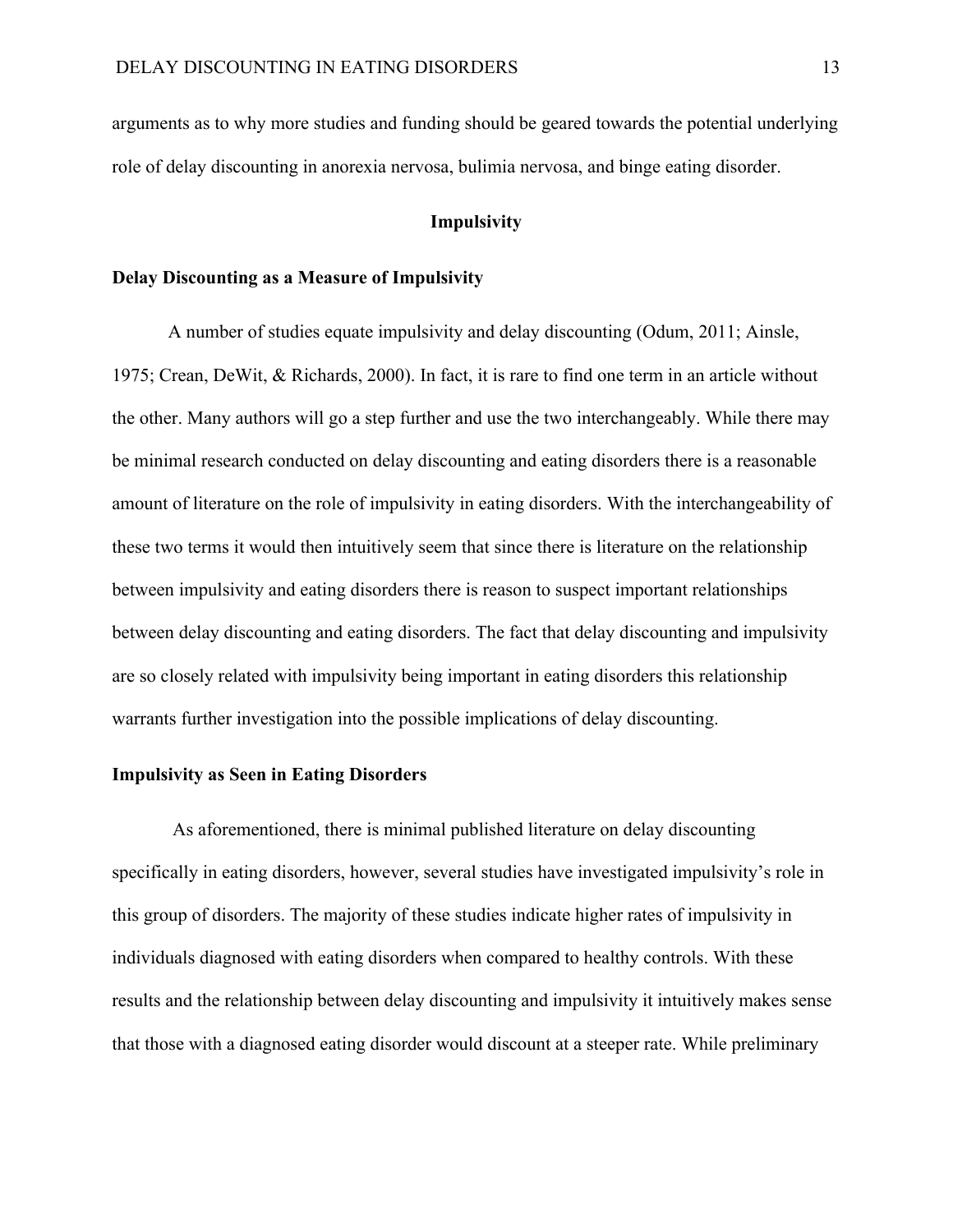studies begin to support this hypothesis for certain disorders we do not yet have enough evidence to make accurate evidence based conclusions.

Superficially it would seem like individuals who binge consume food and beverages and/or purge are more impulsive than those who restrict caloric intake, this has been cautiously confirmed in the existing literature with delay discounting. On the other hand, the very nature of restriction leaves minimal room for impulsive decision making whereas many who go on binges often appear to do so on what seems like impulse. To investigate this, Rosval et al. (2005) tested various measures of impulsivity among women with active eating disorders (bulimia nervosa (BN), anorexia nervosa-restrictive subtype (AN-R), and anorexia nervosa-binge/purge subtype (AN-BP)). Their results showed that compared to healthy controls, women with an active eating disorder, regardless of specific diagnosis, showed higher rates of cognitive impulsivity on the Barrat Impulsivity Scale (BIS). Cognitive impulsivity is often defined as quick decision making. Therefore, Rosval et al.'s study indicates that an individual diagnosed with either AN-R, AN-BP, or BN is more likely to make quick decisions than healthy controls. It is, however, important to note that improper nutrition for an extended period of time can have negative effects on cognitive function which may, in part, explain the observed differences. None the less, these results indicate that there are underlying difference in impulsivity levels among women with active eating disorders and healthy controls. However, those women who were identified as using binge/purge behaviors were shown to have higher motoric impulsivity than any other group. Motoric impulsivity describes taking action without thinking it through. Kane et al. (2004) and Diaz-Marsa et al. (2008) found similar results to support these conclusions. Looking back at the existing literature where it was found that individuals with bulimia nervosa and binge eating disorder discount more steeply than healthy controls these results make sense. Individuals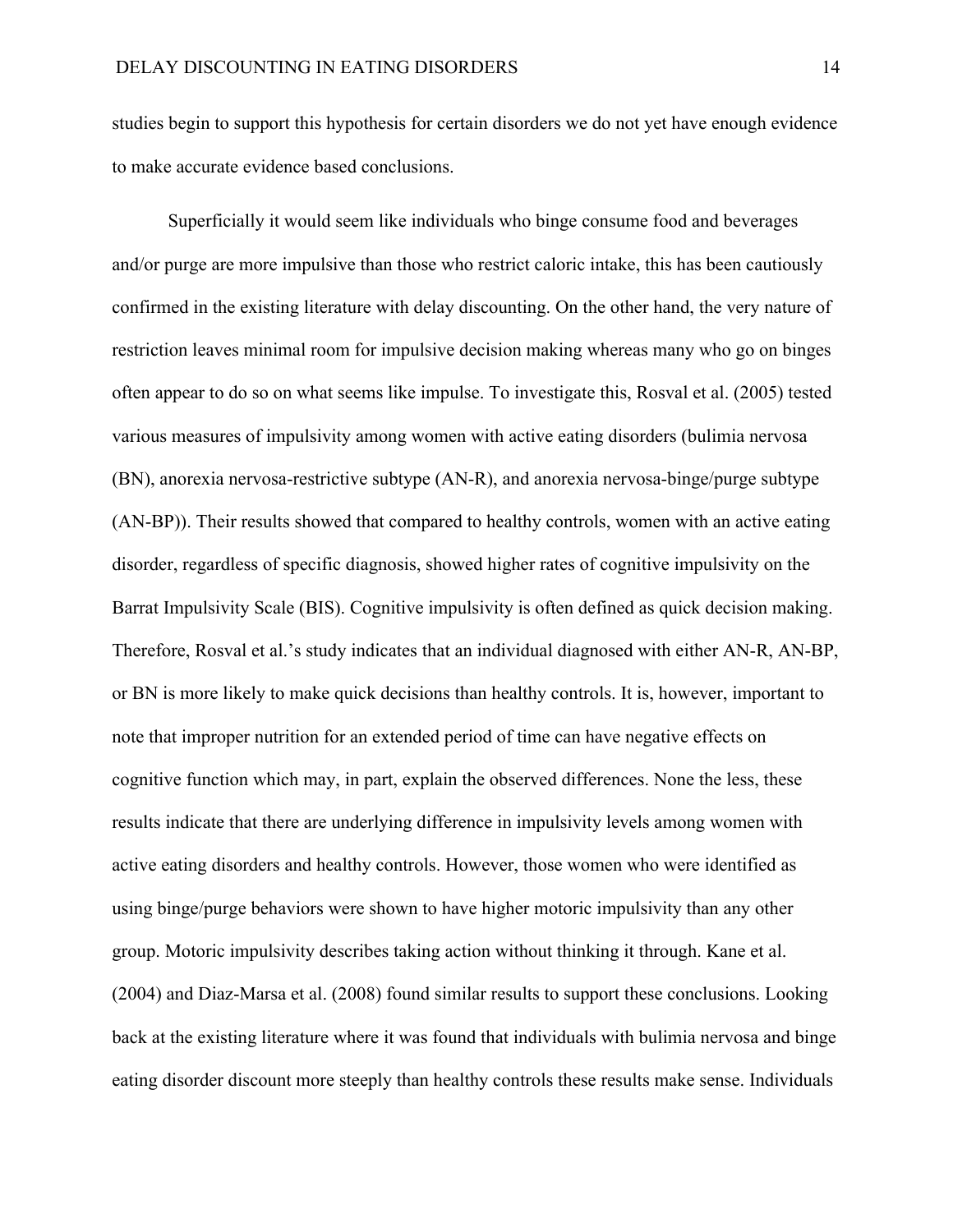who use binge/purge behaviors show higher motoric impulsivity where they act without thinking whereas individuals with anorexia nervosa did not show these differences as they typically behave less impulsively but show differences in cognitive measures of impulsivity.

These differences allow eating disorders characterized by binge/purge behaviors and those characterized by restricting behaviors to be thought of as on opposite sides of a scale of motoric impulsivity. This allows eating disorders to be classified by rates of impulsive behaviors (Waxman, 2009). While individuals who use binge and purge behaviors have reliably been shown to score higher on measures of motoric impulsivity than those who restrict and healthy controls these studies did not look at the two behaviors separately. Purging subgroups represent a more clinical population than those who do not purge as the behavior itself introduces numerous health risks. Using purging as a compensatory behavior has been shown to be a strong predictor of impulsive behaviors. Individuals who purged scored higher on various measures of impulsivity than those who did not use the behavior (Waxman, 2009). It is hard to break apart the relationship between purging and impulsivity and binge eating and impulsivity in these studies. It can be concluded, however, that impulsivity does not necessarily allow for the differentiation between various eating disorders but more so the presence or absence of specific behaviors such as purging behaviors. In the literature already conducted on delay discounting in eating disorders many of these trends remain stable.

## **Adolescence**

## **Adolescence and Delay Discounting**

Stereotypically speaking, adolescents are notoriously known for being impulsive and focusing on the here and now rather than the big future picture. Many researchers believe this is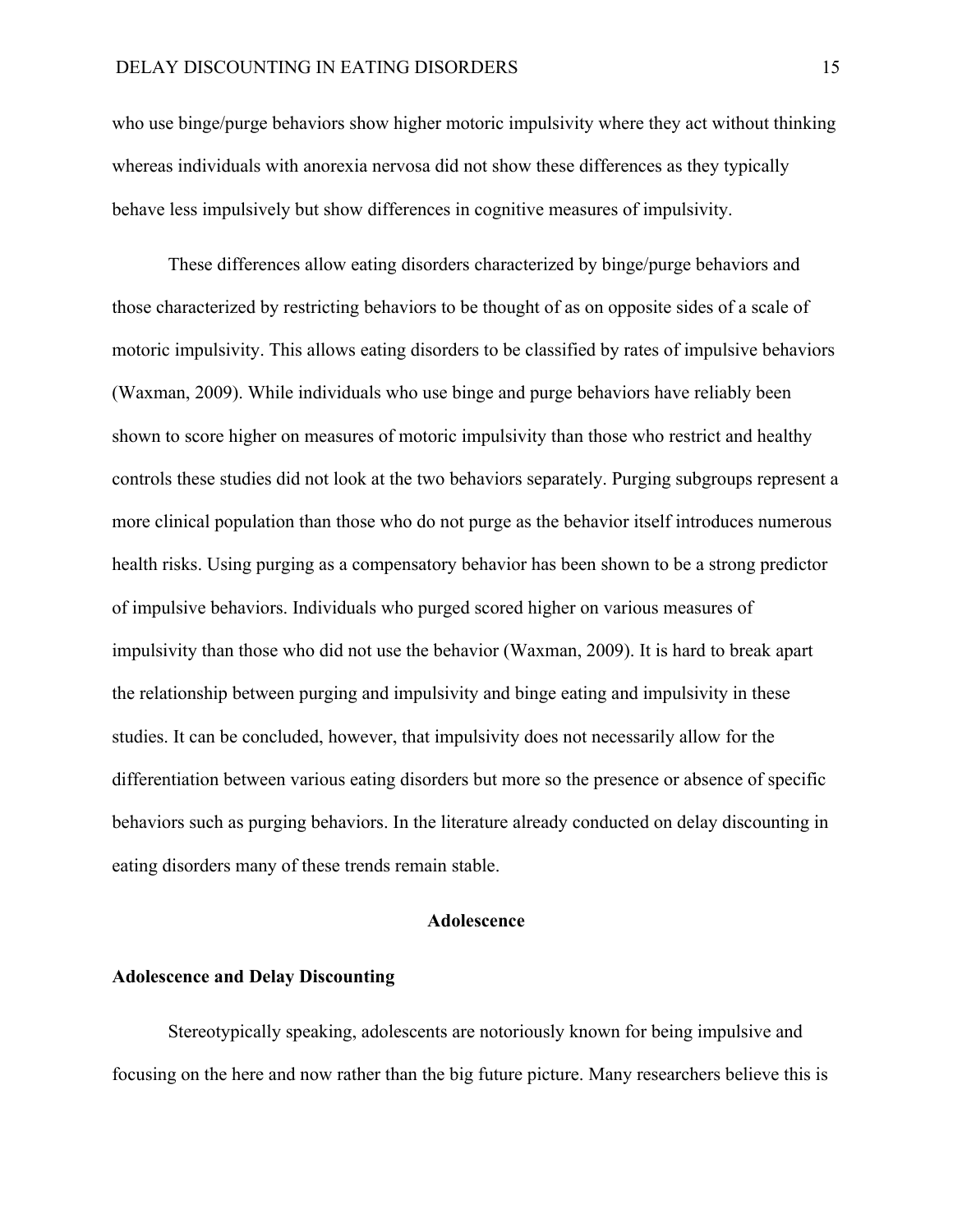due, in part, to the maturity of the prefrontal cortex or lack thereof. In the discounting literature this trend of adolescent's elevated impulsivity is reflected. In general, as individual's age they begin to discount less steeply, that is, as age increases an individual's discounting rate will decrease (Green, Myerson, & Ostaszewski, 1999). The question then becomes when and how do our discounting behaviors change as we age, does some internal change occur or do we simply learn more about our environments as we age.

Looking specifically at adolescents, one study's results show that individuals aged 13 and younger have been found to have lower indifference points and steeper discounting rates than individuals aged 16 and older. This may suggest that between the ages of 13 and 16 some process occurs that significantly changes how adolescents discount future rewards (Steinberg et al., 2009). However, it is important to note that these observed differences in discounting may, in part, be due to differences in future orientation and the way young people evaluate delayed rewards rather than impulsivity. This conclusion made by Steinberg et al. may be more related to the delay of gratification more so than delay discounting principles. While the two are closely related they are slightly different which is important to keep in mind. However, a study that looked at these differences across the lifespan found similar results and included children, young adults, and older adults. As individuals get older they discount future rewards less, that is, as an individual ages they are more willing and able to wait for rewards. This decrease in discounting was shown as a decrease in the parameter k (Green, Myerson, & Ostaszewski, 1999). The parameter k is defined as how much the value of a reinforcer is effected by delay, it is widely referred to as a representation of impulsivity and can be seen in the hyperbolic discounting function (Odum, 2011). What we can broadly gather from these studies is that adolescents discount significantly more than older adults and an important change in discounting behaviors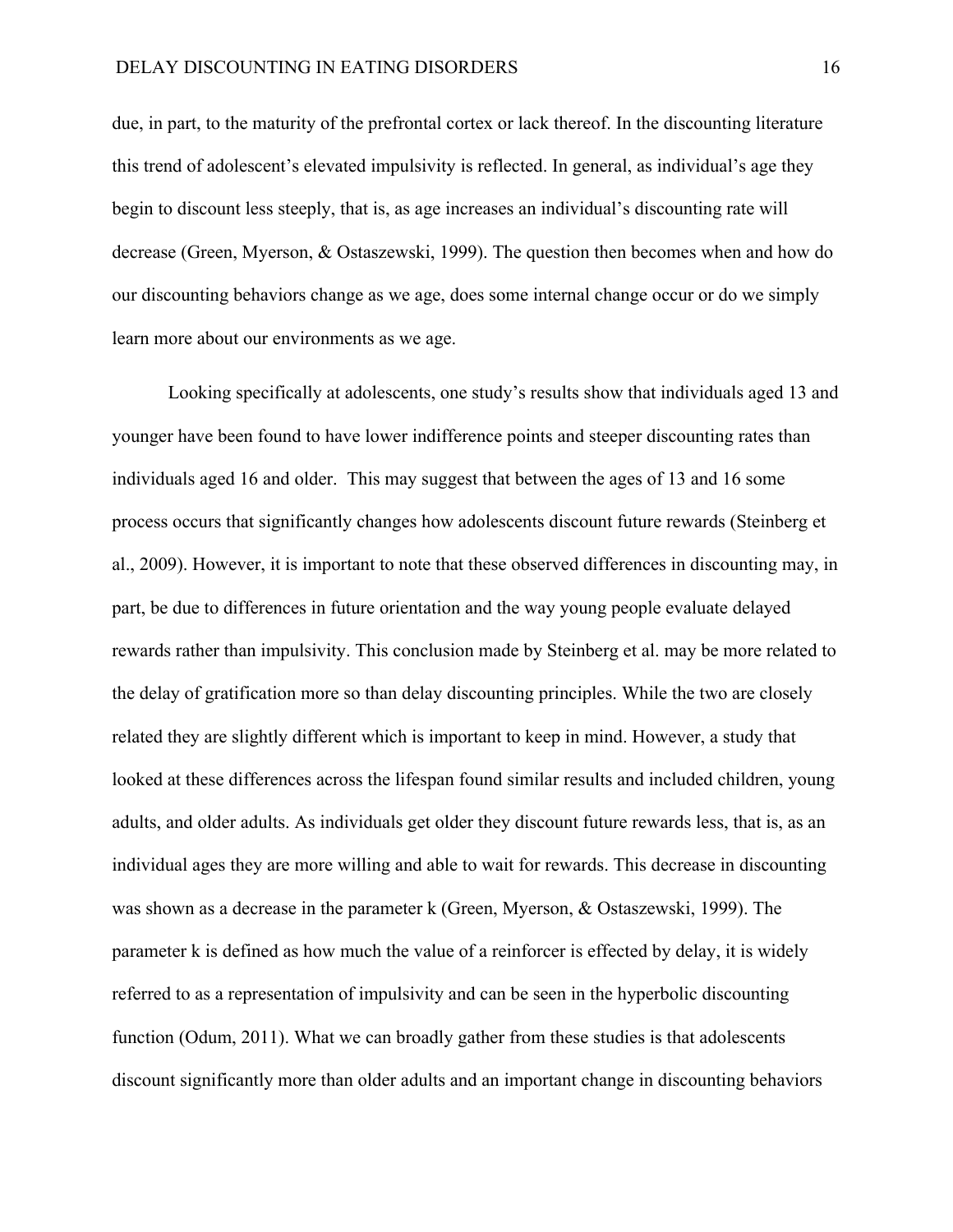seems take place between the ages of 13 and 16. This may play a role in eating disorders as they often begin during this time period as will be discussed below.

## **Adolescence and Eating Disorders**

Eating disorders have been stereotypically categorized as a disorder most commonly effecting young white females of middle to upper social economic status. While the stereotypical mold of these disorders is not true in all cases, incidence rates of anorexia nervosa are highest in females aging 15 to 19 constituting approximately 40% of the population that has been identified as having this disorder (Smink, Hoeken  $\&$  Hoek, 2012). The same article found similar statistics when looking at the incidence rates of bulimia nervosa. The group with the highest incidence rates of bulimia nervosa were females aged 16 to 20 with 300 per 100,000 people being diagnosed, however, there is some evidence that suggests that the age of onset of bulimia nervosa may be decreasing. This implies that younger individuals are now being diagnosed with the disorder or professionals have been better able to detect incidences of bulimia. Smink, Hoeken & Hoek (2012) also found that binge eating is common in adolescents with 10.1 per 1,000 people identified as having binge eating behaviors. The DSM-5 goes on to support these findings by stating that it is extremely rare for anorexia nervosa or bulimia nervosa to begin before the onset of puberty or after the age of 40 suggesting that the most common group to be diagnosed with these disorders are adolescents and young adults.

While the onset age of puberty is the subject of a lot of debate it is safe to say that it occurs somewhere between the ages of 10 and 13 in the average female (Walvoord, 2010). It is important to note that puberty itself may also be a risk factor for the development of an eating disorder, especially in females who had poor body image prior to the onset of puberty (Ackard  $\&$ Peterson, 2001). However, the aforementioned results indicate the possible significant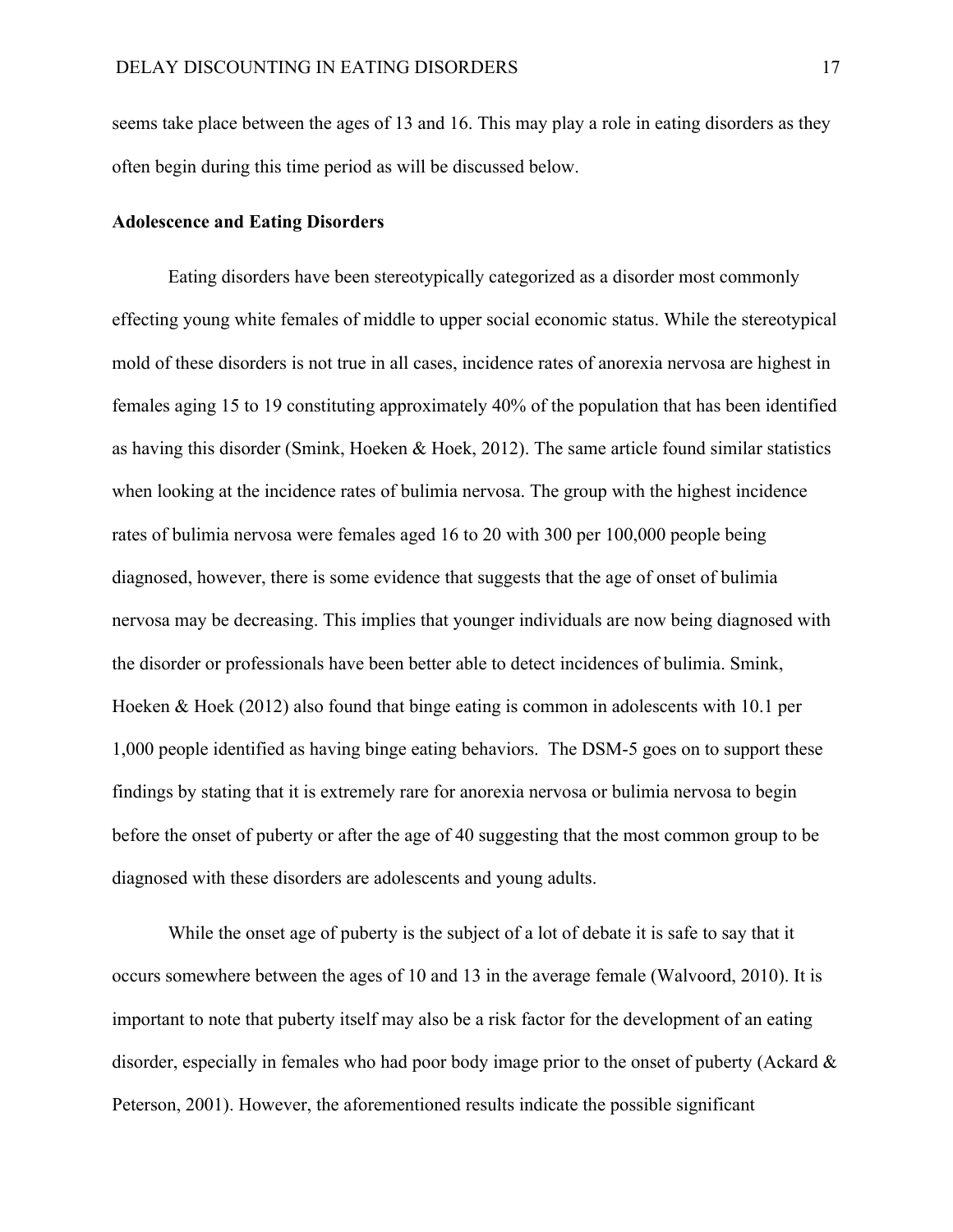relationship between delay discounting and eating disorders. The age group where eating disorders are most common is the same age group that shows elevated discounting rates, this may suggest the important role of adolescence as well as the underlying role of delay discounting in eating disorders.

Looking back on the previous findings of delay discounting studies in adolescents, individuals aged 13 and younger have been found to discount more steeply and have lower indifference points than those aged 16 and older. The onset of an eating disorder typically occurs after the onset of puberty, that is, around the ages of 13 to 16 in most individuals. There may be an important change that occurs during this age period that is linked to both discounting rates and the onset of an eating disorder. However, future research must be conducted in this area to confirm the possible relationship between these two phenomena or conclude it is just a coincidence.

#### **Binge Eating Disorder, Obesity, and Delay Discounting**

## **Delay Discounting in Obesity**

Research has shown that obese women discount more steeply than healthy controls. That is, they show preference for the more immediate yet smaller reward and are unable to wait for a delayed larger reward in a monetary discounting task (Weller, Cook, Avsar & Cox, 2008). A reason for this observed difference may be due to differences in obese women's ability to endure delay as compared to healthy controls. In today's fast paced society we are surrounded by food options that are fast, convenient, and typically unhealthy. These food options are available to us immediately where as many other healthier options require time to prepare. In delay discounting terms, fast food represents the smaller sooner reward where a healthy meal represents the larger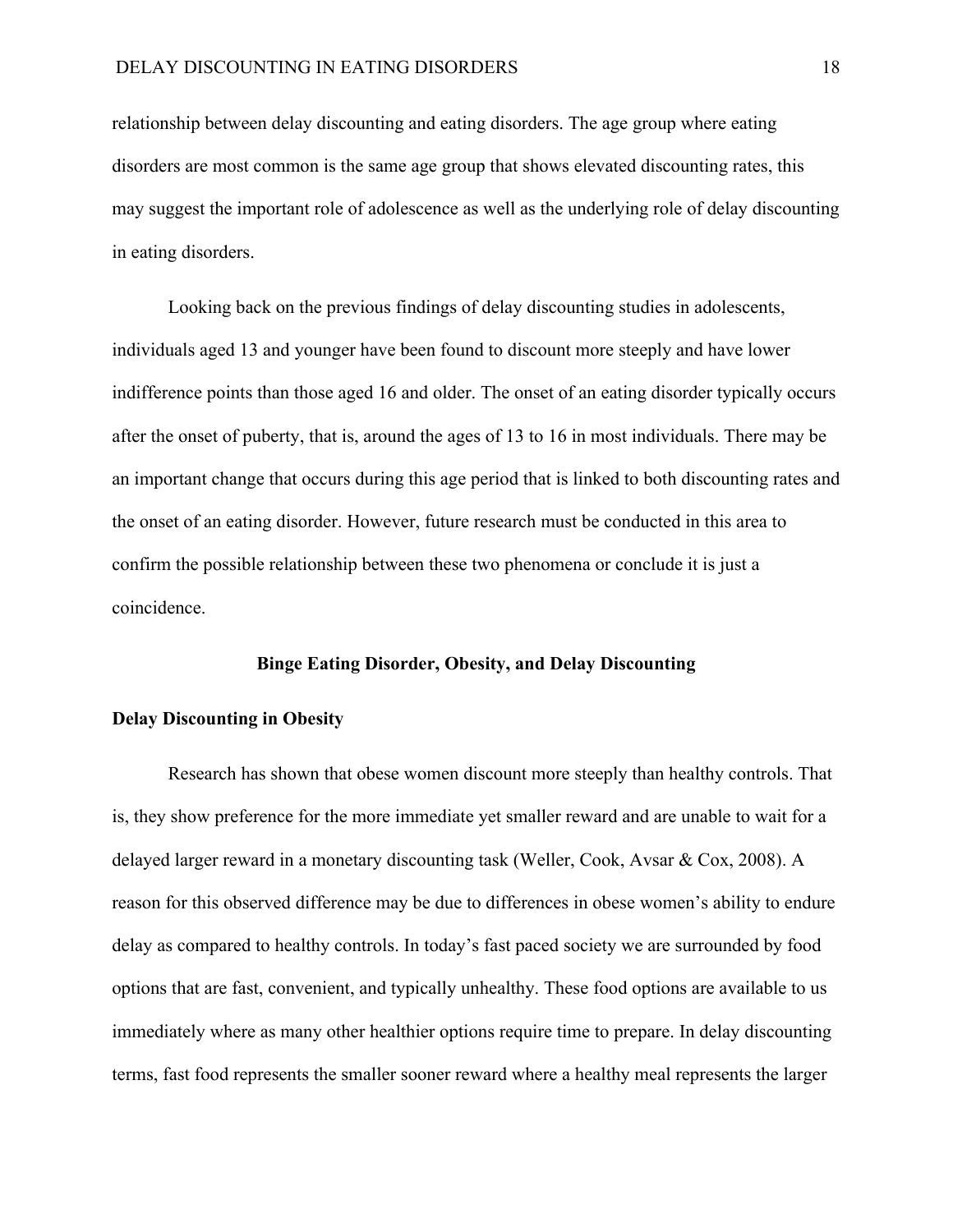later. The same idea applies to exercise as well, going to the gym or exercising somewhere else requires work and perhaps travel time whereas sitting on the couch and watching television requires minimal effort or movement. The couch is available immediately whereas exercise equipment may be delayed in time. With these analogies it then becomes easy to see why obese women have been shown to discount and endure delays differently than non-obese women. We are all faced with similar choices, however, not all of us are obese indicating a difference in the underlying discounting behaviors of certain individuals. To support this hypothesis, obese individuals categorized as more impulsive, that is, they discount more steeply were found to consume more calories from foods prepared in restaurant as well as those that did not require any preparation to consume such as a package of chips (Appelhans et al., 2012). So, in other words, obese women were found to eat more foods that required minimal to no preparation or effort to obtain than those foods that required some type of preparation to be ready to eat. Foods that do not require any preparation are typically those that are prepackaged such as yogurt, chips, microwaveable foods, etc. as well as food bought from restaurants including fast foods. In general, these foods are going to be more calorie dense than foods that require preparation such as homemade chicken. This study indicates that perhaps the main factor in food choice is the delay to its receipt in time. Obesity then becomes a problem of being unable to endure delayed food, or waiting for the healthier option.

## **Delay Discounting in Binge Eating Disorder**

As classified by the DSM-5 binge eating disorder or BED is characterized by consuming a very large amount of food coupled with feelings of losing control. As compared to obese individuals those diagnosed with BED exhibit more eating pathology as well as more chaotic eating patterns. Delay discounting has been shown to play a part in a number of disorders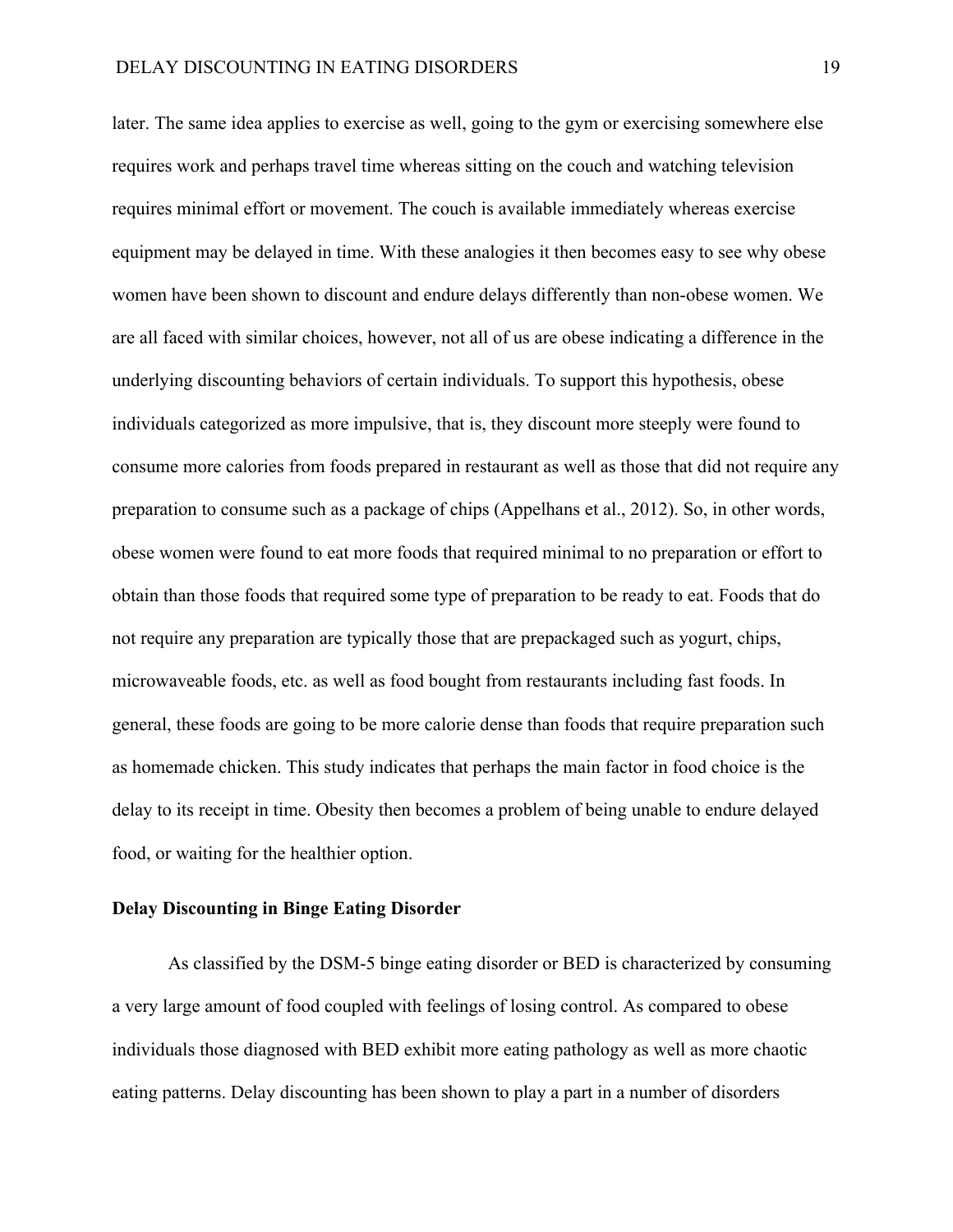involving abuse of substances or behaviors such as pathological gambling (Alessi & Petry, 2003), cigarette smoking (Bickel, Odum & Madden, 1999), drugs (Reynolds, 2006), and many more. It may then be the case that individuals with binge eating disorder following similar behavior patterns as these addicts except the substance of abuse is food. Manwaring et al. (2011) found that women diagnosed with BED discounted probabilistic and delayed rewards more steeply than both obese women without BED and healthy controls. These results indicate that women with BED are less willing to wait than both obese women and healthy controls. This perhaps indicates underlying differences between these groups. It is important to note here that while many individuals who have been diagnosed with BED are also obese it is not true in all cases. A systematic review of the literature on impulsivity in obese individuals with and without BED came to a similar conclusion. It may be that people with binge eating disorder represent a special subgroup of the obese population that can be characterized by increased impulsivity as it relates to food (Schag, Schonleber, Teufel, Zipfel & Giel, 2013). With this evidence it seems warranted that delay discounting be continued to be considered as a player in not only binge eating disorder but other eating disorders as well such as anorexia nervosa and bulimia nervosa. Further research into the relationship between impulsivity, discounting, and eating disorders has the potential to shed light on possible new treatment option for these deadly disorders.

## **Comorbid Disorders**

## **Comorbidity in Eating Disorders**

Many psychological disorders are comorbid with each other. What this means is that they occur at the same time, in fact it seems to be a rarity to only be diagnosed with a single disorder. It is much more commonplace to have at least two diagnoses. Eating disorders are no different. With the diagnoses of an eating disorder a variety of other psychological maladies are often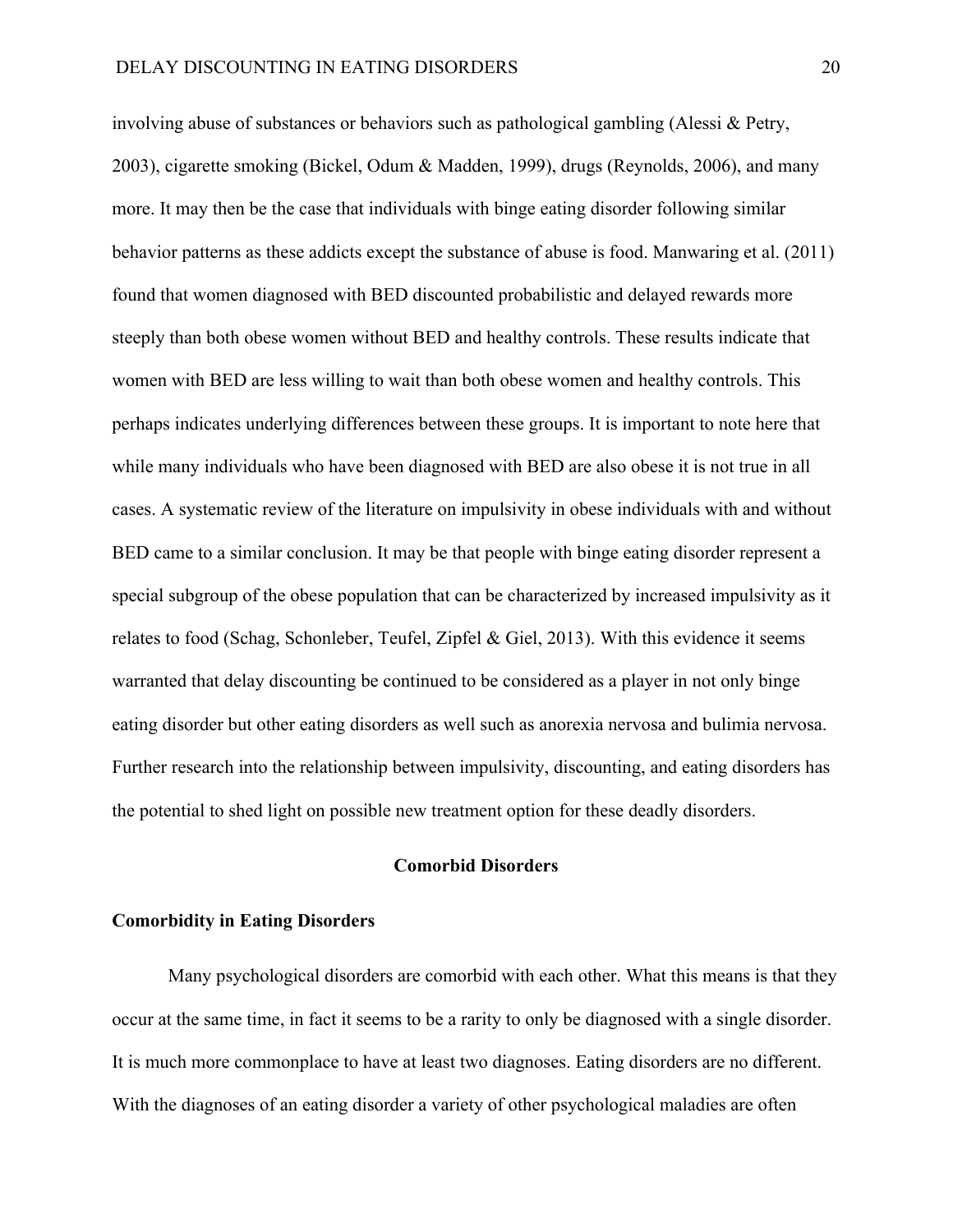diagnosed as well including different forms of anxiety, depression, and suicidality as well as many others. The following sections will focus specifically on obsessive compulsive disorder (OCD) as well as obsessive compulsive personality disorder (OCPD), depression, and suicidality.

**OCD and OCPD.** OCD is a form of anxiety characterized by obsessive thoughts followed by compulsions or behaviors that a person feels the urge to engage in repetitively in order to avoid an imagined (or real) negative outcome. Similar to OCD is obsessive compulsive personality disorder or (OCPD). OCPD is characterized by a preoccupation with details, perfectionism, inflexibility, and rigidity (APA, 2013). Anxiety disorders such as OCP and related OCPD are often found in individuals who have been diagnosed with an eating disorder. In support of this, one study found that the prevalence of anxiety disorders was higher in individuals diagnosed with an eating disorder than in the general population. This conclusion remained stable for individuals with both anorexia and bulimia nervosa. Obsessive compulsive disorder (OCD) specifically was found to be comorbid with disordered eating (Kaye et al., 2004). Similar results have been found with personality disorders. In a sample of 105 individuals diagnosed with an eating disorder 69% met the criteria for a comorbid personality disorder such as OCPD (Braun, Sunday & Halmi, 2009).

**Depression.** Major depressive disorder is characterized in the DSM-V as having a depressed mood most days, a decreased interest in most activities, changes in eating habits, feelings of worthlessness, and fatigue. Depression is a commonly diagnosed disorder as it has a prevalence rate of approximately 7% with 16 million Americans suffering from the disorder (APA, 2013). This percentage is even higher in the population of individuals diagnosed with an eating disorder. In a sample of 105 individuals diagnosed with an eating disorder 81.9% of them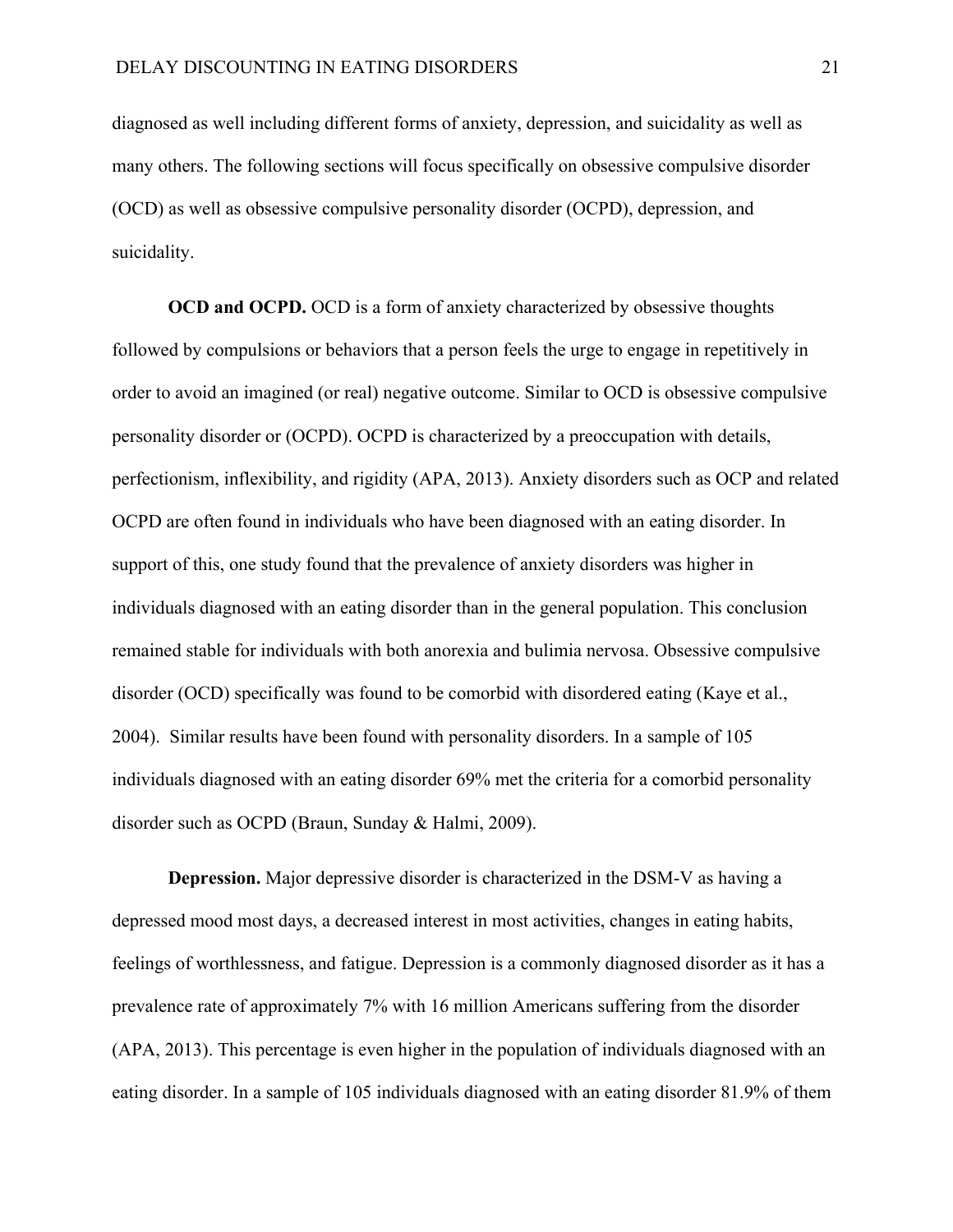had an Axis I disorder as outlined by the DSM-III with depression and anxiety being the most common (Braun, Sunday & Halmi, 2009). Other studies have replicated these results by finding a similarly high rate of comorbidity between eating disorders and depression (O'Brien & Vincent, 2003).

**Suicide.** Individuals with almost any psychological malady have a slightly elevated risk of thinking about, attempting, and committing suicide. In eating disorders especially this elevated risk is evident. In a meta-analysis of 36 studies it was found that individuals with eating disorders have a significantly higher suicide rates than other disordered populations (Arcelus, Mitchell & Wales). According to the DSM-V one of the leading causes of death among individuals with eating disorders, specifically anorexia nervosa, is suicide. These results suggest that there may be some underlying factor that is found in individuals with eating disorders that may be linked to this higher rate of suicide.

#### **Comorbid Disorders and Delay Discounting**

**OCD and OCPD.** Research has been shown that similarly to anorexia nervosa, those diagnosed with OCPD show less discounting than healthy controls suggesting problematic selfcontrolled behavior (Pinto et al., 2014). To date, OCPD and anorexia nervosa are the only two psychological disorders to show any evidence that individuals with these behavioral maladies discount less steeply than healthy controls. In the typical delay discounting paradigm problematic behaviors are characterized by steeper discounting rates. As previously stated, personality disorders such as OCPD are commonly found with eating disorders. The fact that OCPD and anorexia nervosa show similar discounting patterns and occur together in many individuals may suggest that excessive self-control as seen in discounting tasks may be an underlying cause or possible effect of these disorders.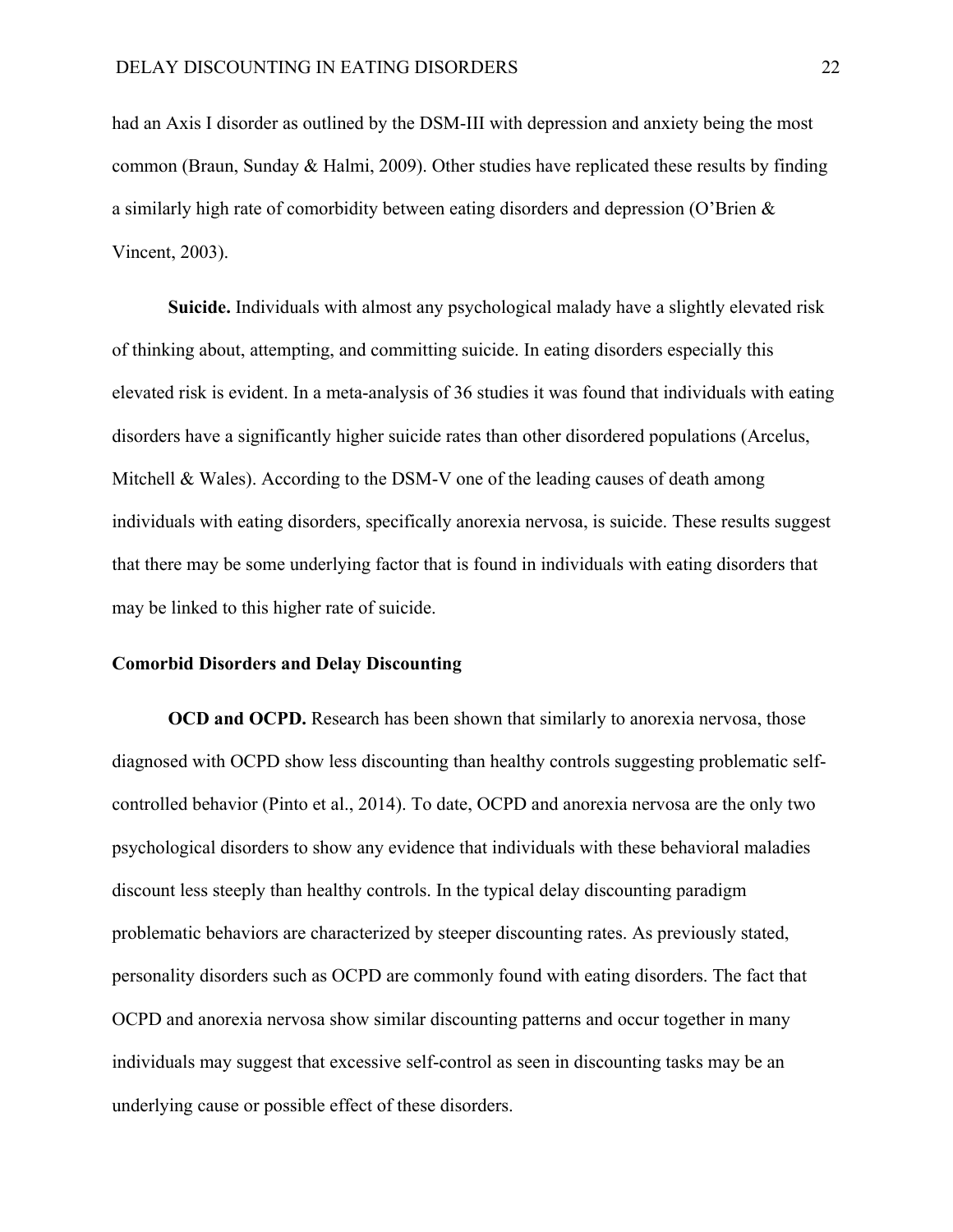## DELAY DISCOUNTING IN EATING DISORDERS 23

**Depression.** A 2014 study comparing depressed cigarette smokers, depressed nonsmokers, not depressed smokers, and not depressed non-smokers on a monetary delay discounting task found applicable results. Imhoff, Harris, Weiser & Reynolds (2014) found that steeper, more impulsive, discounting was associated with higher depression scores on the Beck Depression Inventory (BDI). Standing alone these results show that delay discounting can play a role in a number of psychological maladies apart from addictive behaviors. As depression is often found together with eating disorders this alone would warrant more research into the relationship not only between delay discounting and eating disorders but delay discounting in a number of problematic psychological disorders.

**Suicide.** In anorexia nervosa specifically, suicide is a major contributor to the mortality rate of the disease. It is important to take note of the difference between high-lethality suicide attempts, such as using a firearm, and low-lethality suicide attempts, such as consuming certain over the counter medications. Many high-lethality suicides and attempts are often thought out and planned whereas more often than not low-lethality attempts appear to be more spontaneous in nature and often attempted on impulse as a response to an elevated emotional state. Dombrovski et al. (2011) found that individuals who had made these low lethality attempts showed a higher preference for immediate reward than non-suicidal control participants. That is, individuals who had attempted a low-lethality suicide discounted at a steeper rate than healthy controls. The same study also found that individuals who had planned out more lethal suicide attempts were in fact more willing to wait for a discounted reward. As previously mentioned, the suicide rate in eating disorders, specifically anorexia nervosa, is higher than in other populations. It can then be assumed that these individuals are more likely to use high-lethality attempts as many of them do unfortunately die. If we assume that individuals with anorexia nervosa are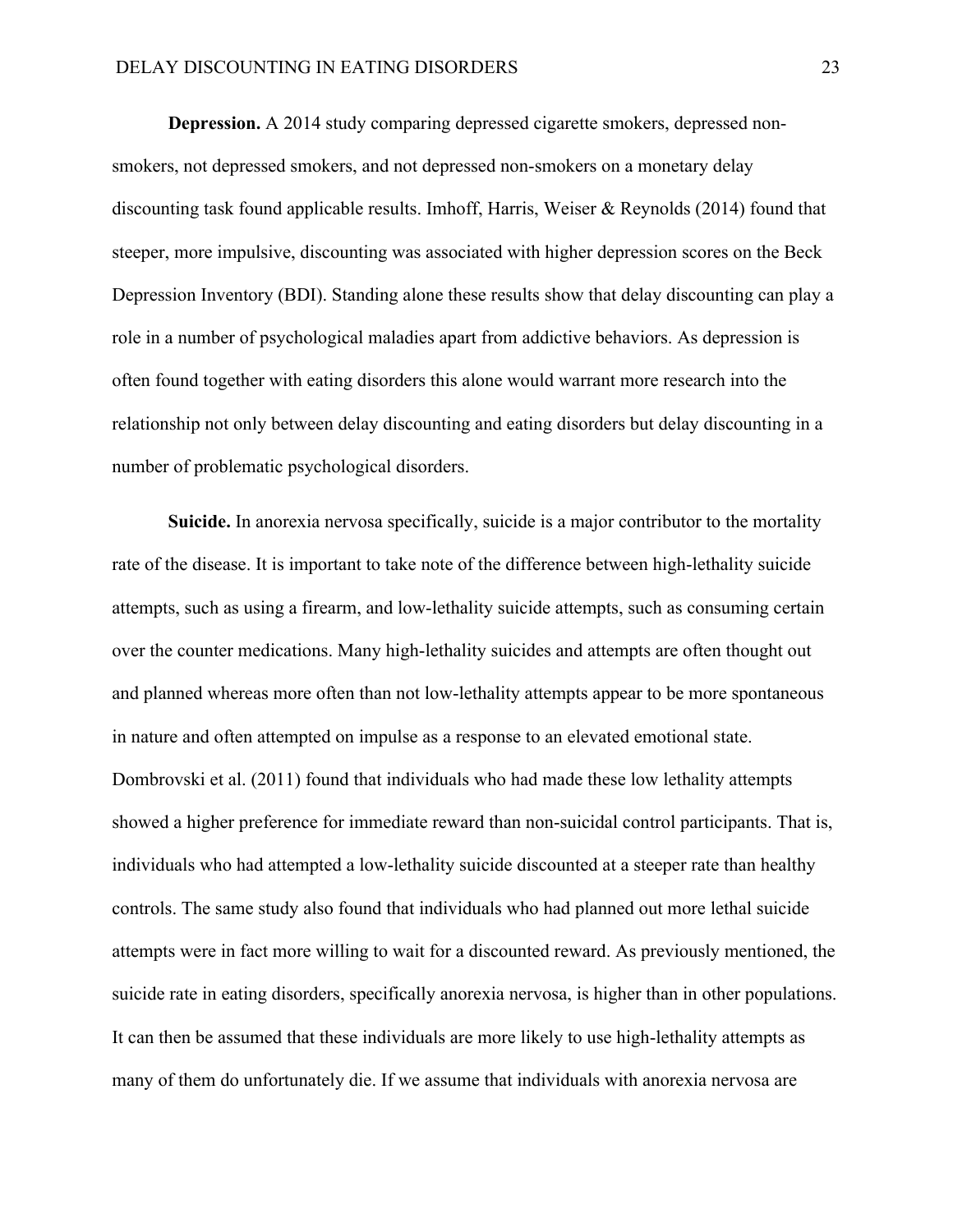using these high-lethality attempts then research would suggest that these individuals discount at a shallower rate than healthy controls. This has been tentatively supported by the delay discounting literature in anorexia nervosa. These pieces of evidence taken together are a strong indicator that problematic self-control as seen in a delay discounting task in AN has important implications that warrant investigation. Delay discounting may be an underlying cause for both eating disorder behaviors as well as the suicide rates seen in these disorders, however, there has been no research to my knowledge done assessing discounting in suicidality and eating disorders together.

## **Treatment Implications and Future Research**

All of the previously mentioned research suggests that delay discounting may play an important role in the understanding of eating disorders and at the very least suggest that more research needs to be conducted in this area. Many of the current therapy techniques used to treat eating disorders include mindfulness techniques, dialectical behavior therapy (DBT), cognitive behavioral therapy (CBT), as well as family therapy. While these techniques have all been proven to be useful both statistically and in practice it would be naïve to think that these are the only effective treatments as eating disorders are extremely multifaceted and complex. If delay discounting is found to be an important piece to the puzzle as it pertains to eating disorders it then makes sense that perhaps by increasing or decreasing the tendency of an individual to discount a reward we may see positive treatment outcomes in those suffering from an eating disorder.

While few studies have been conducted using treatment and interventions in groups marked as discounting too much or too little, the available evidence points in a positive direction. In a study conducted with stimulant addicts it was found that using a working memory training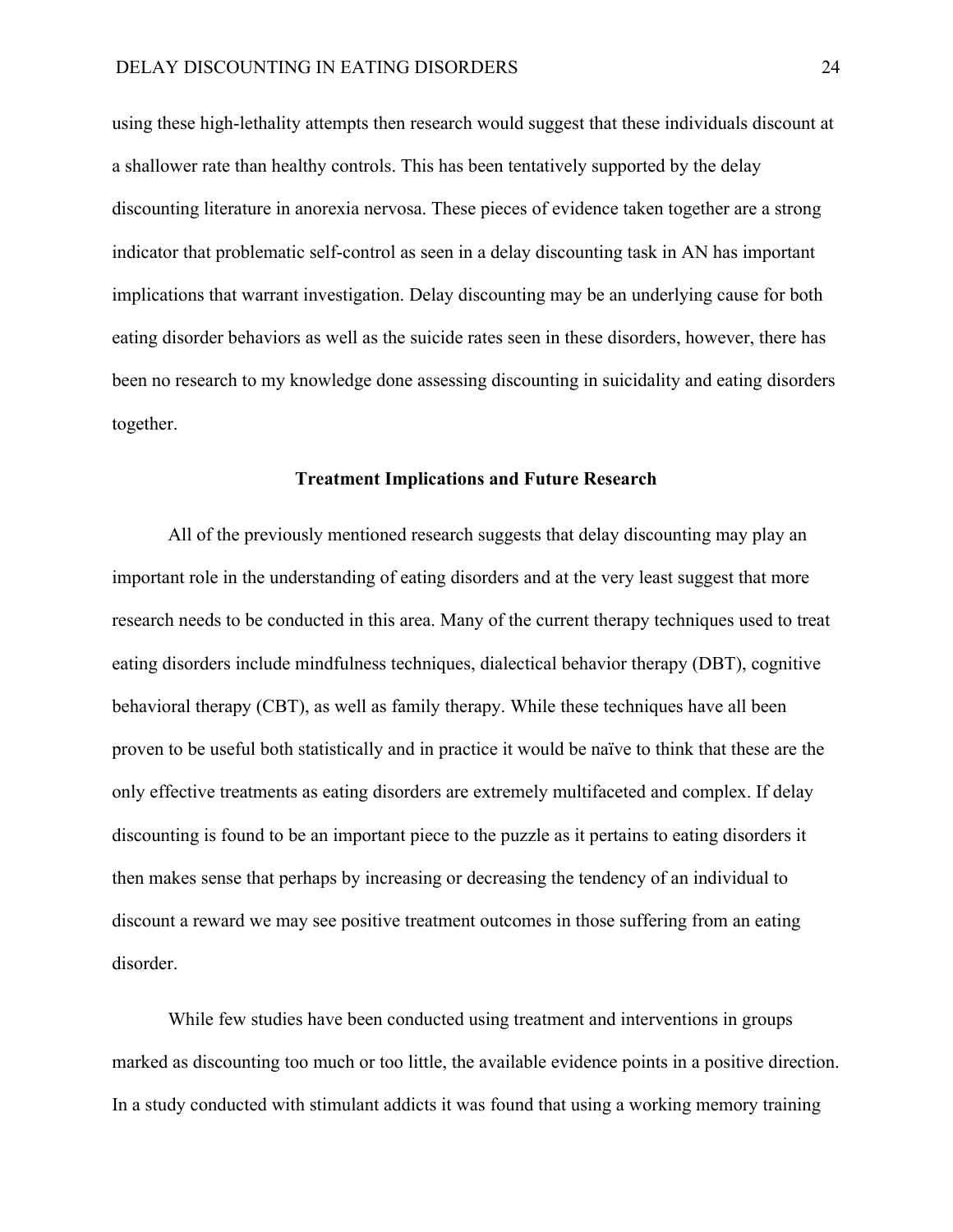technique decreased the rate at which individuals in the experimental group discounted (Bickel, Yi, Landes, Hill & Baxter, 2011). Another 2011 study found similarly reduced rates of discounting following an intervention. In a group of psychiatric patients with a history of cocaine use discounting rates were significantly reduced following a money management intervention, which in turn led to less future cocaine use (Black  $\&$  Rosen, 2011). While both of these studies were conducted with substance users their results may have possible implications in eating disorders such as binge eating disorder where food can be thought of as an abused substance. Following this paradigm, it would be appropriate to hypothesize that we could reduce discounting in this population and in turn reduce binge eating behaviors following similar interventions.

Perhaps a more generalizable technique is a fading procedure used to decrease discounting rates. A fading procedure involves having both the smaller sooner reward and the larger later reward both delayed in time for the same amount of time. For example, the larger later and smaller sooner rewards may both be delayed by five minutes at the beginning of training. As training proceeds the amount of time to the smaller sooner reward is gradually reduced while the delay to the larger later reward remains the same. In an experiment using pigeons, birds that were exposed to the fading procedure chose the larger later reinforcer significantly more than birds who were not exposed to this procedure (Mazur & Logue, 1978). Similar results were found in humans in both adults and children (Dixon & Holcomb, 2000; Schweitzer & Sulzer-Azaroff, 1988). These studies provide promising results that we may be able to reduce discounting in populations marked as discounting an excessive amount such as those who use purging behaviors during the course of their eating disorder as in bulimia nervosa and the binge-purge subtype of anorexia nervosa.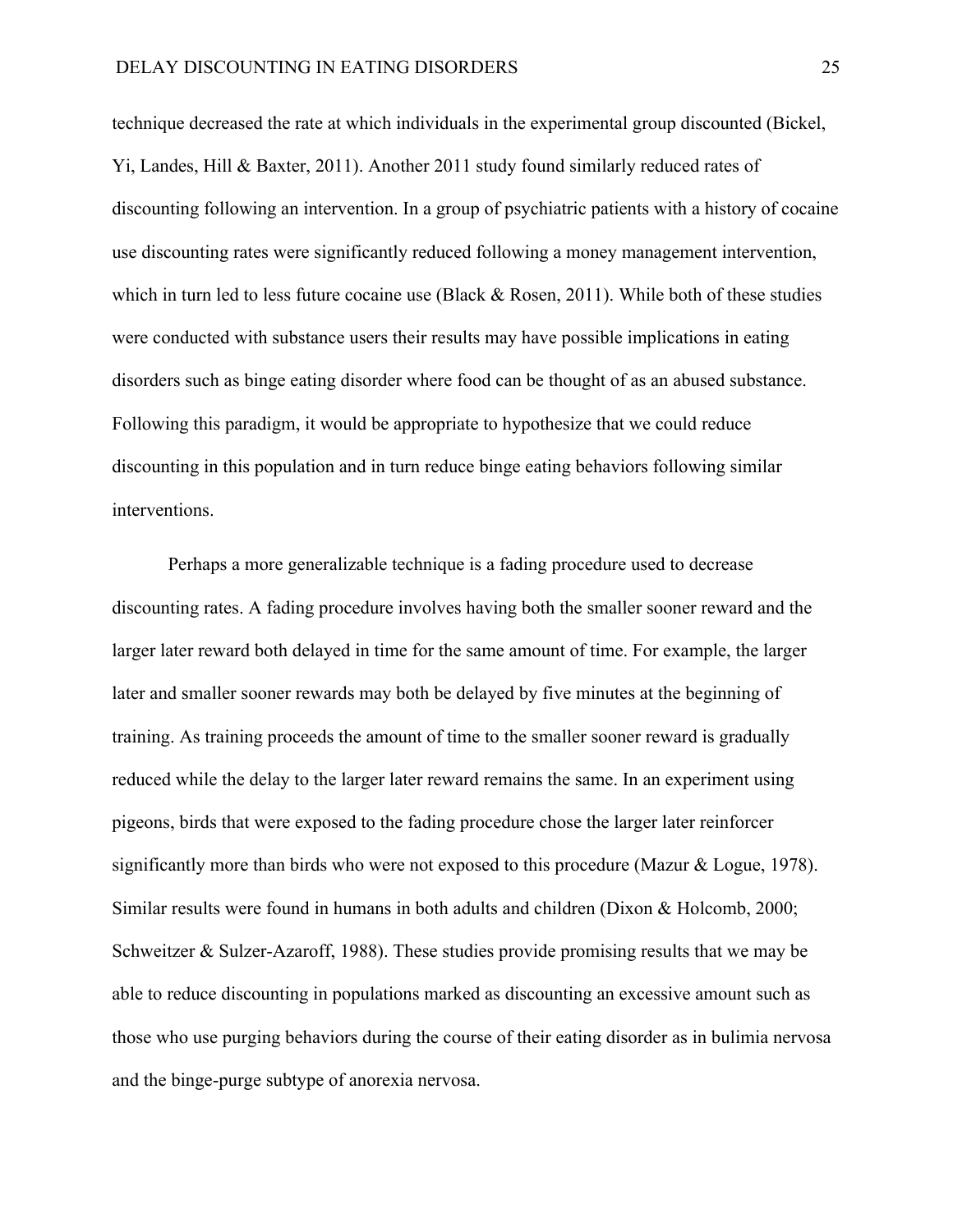Along with a fading procedure, another line of research into ways to reduce discounting is delay exposure training. Delay exposure training is fairly self-explanatory but it essentially involves exposing an organism to delayed reinforcers prior to free choice sessions. Rats that have been exposed to delay exposure training have been shown to exhibit less impulsive behaviors, that is, they discount delayed reinforcers less steeply than controls that did not receive delay exposure training (Stein et al., 2013; Stein, Renda, Hinnenkamp & Madden, 2015). In a reassessment 120 days after the initial training the reduction in discounting following delay exposure training was still seen (Renda & Madden, 2016). Based on these studies as well as those previously mentioned there is a clear trend in the literature suggesting that it is entirely possible to reduce discounting in problem populations such as individuals with drug addictions. With further research it may be possible to find similar reductions in discounting as it pertains to eating disorders leading to new treatment options.

However, a reduction in discounting may only be helpful for eating disorders that do not involve the restriction of caloric intake (e.g. bulimia nervosa and binge eating disorder). It has been posited that anorexia nervosa may stem from an issue of excessive self-control that is, not discounting enough. To my knowledge, there has not been a study investigating ways to possibly decrease excessive self-control rather than attempting to increase self-control while decreasing discounting. Future research in this area could provide an exciting new direction for delay discounting research as well as treatment prospects for eating disorders.

Future research should be conducted in all of the aforementioned areas. It is also important to note that the majority of discounting tasks are conducted with hypothetical money or substances of abuse, rarely is food used. While there is a discounting task involving food items it is not a well-designed scale. From my experience using a food discounting task I was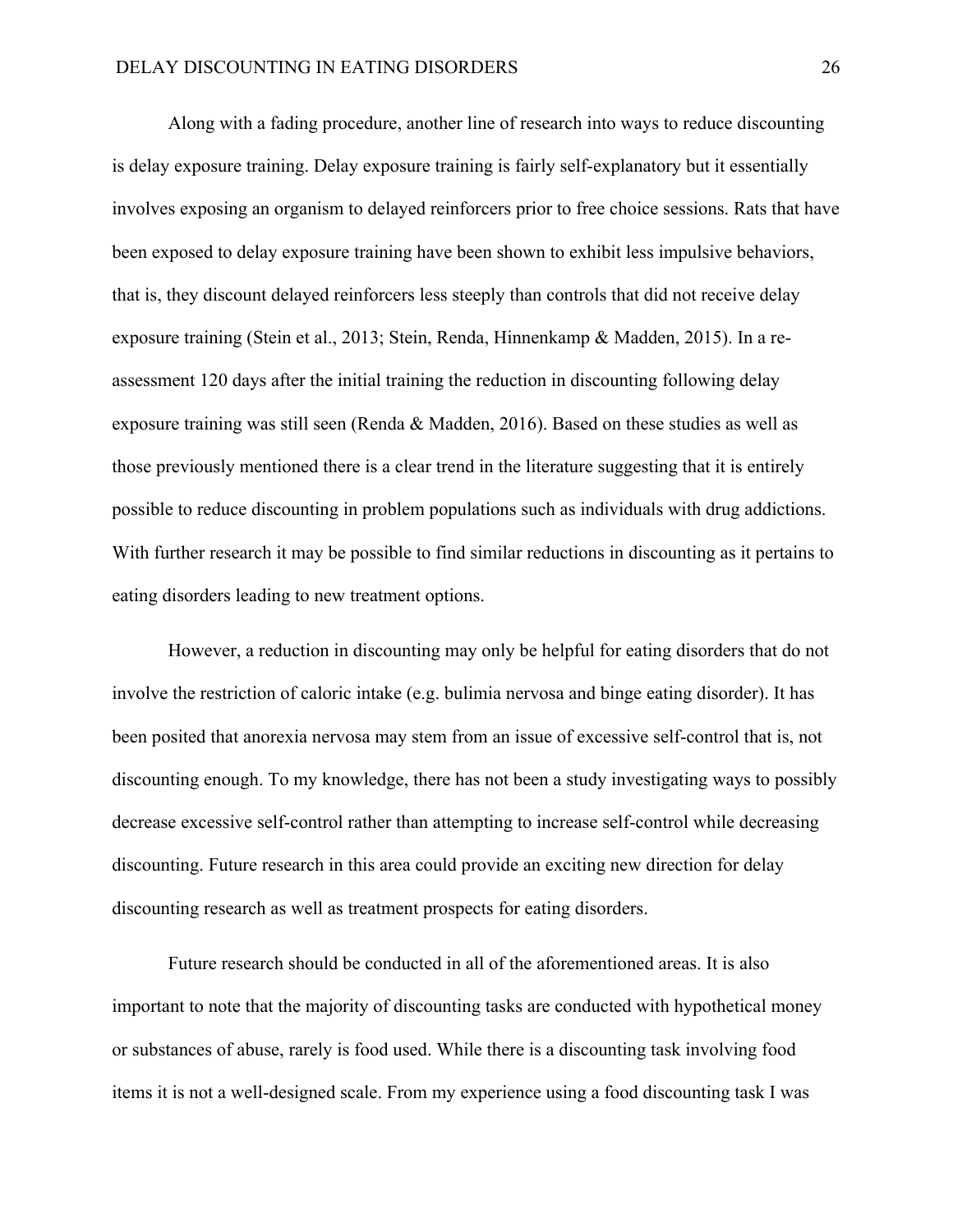asked to select a preferred food item and then select varying amounts of that item across varying delays. However, unlike money, it is very easy to be satiated by food reinforcers. It may be that we are more likely to choose impulsively on this scale because we simply do not want such a large quantity of that food item. When asked if I wanted 5 cookies right now or 100 in a few months I would select 5 cookies, the impulsive choice, because I do not ever want 100. In terms of anorexia nervosa where preliminary research has shown that these individuals discount less steeply than healthy controls this pattern would most likely not be seen using a food scale. While choosing the larger delayed amount of food would be the self-controlled choice I hypothesize that due to restricting behaviors individuals with anorexia nervosa would be more likely to select smaller amounts of food, making the impulsive choice. With this in mind future research into eating disorders and delay discounting should involve the development or revision of a more accurate food scale as this may yield more accurate and applicable results with eating disorders.

## **Conclusion**

The existing literature on delay discounting and eating disorders provides us with promising results suggesting the importance of discounting behaviors in these disorders. The current literature shows that binge eating disorder and bulimia nervosa follow the standard delay discounting paradigm seen in other behavioral maladies while anorexia nervosa presents an anomaly in the discounting literature. However, with so few studies it becomes an impossible task to make concrete evidence based conclusions. Despite there being a minimal number of studies conducted in this field there have been numerous studies conducted in related fields that provide evidence and support as to why this research is important and needs to be continued. Impulsivity, adolescence, obesity, and comorbid disorders have all been shown to have important connections with delay discounting and eating disorders. These connections such as elevated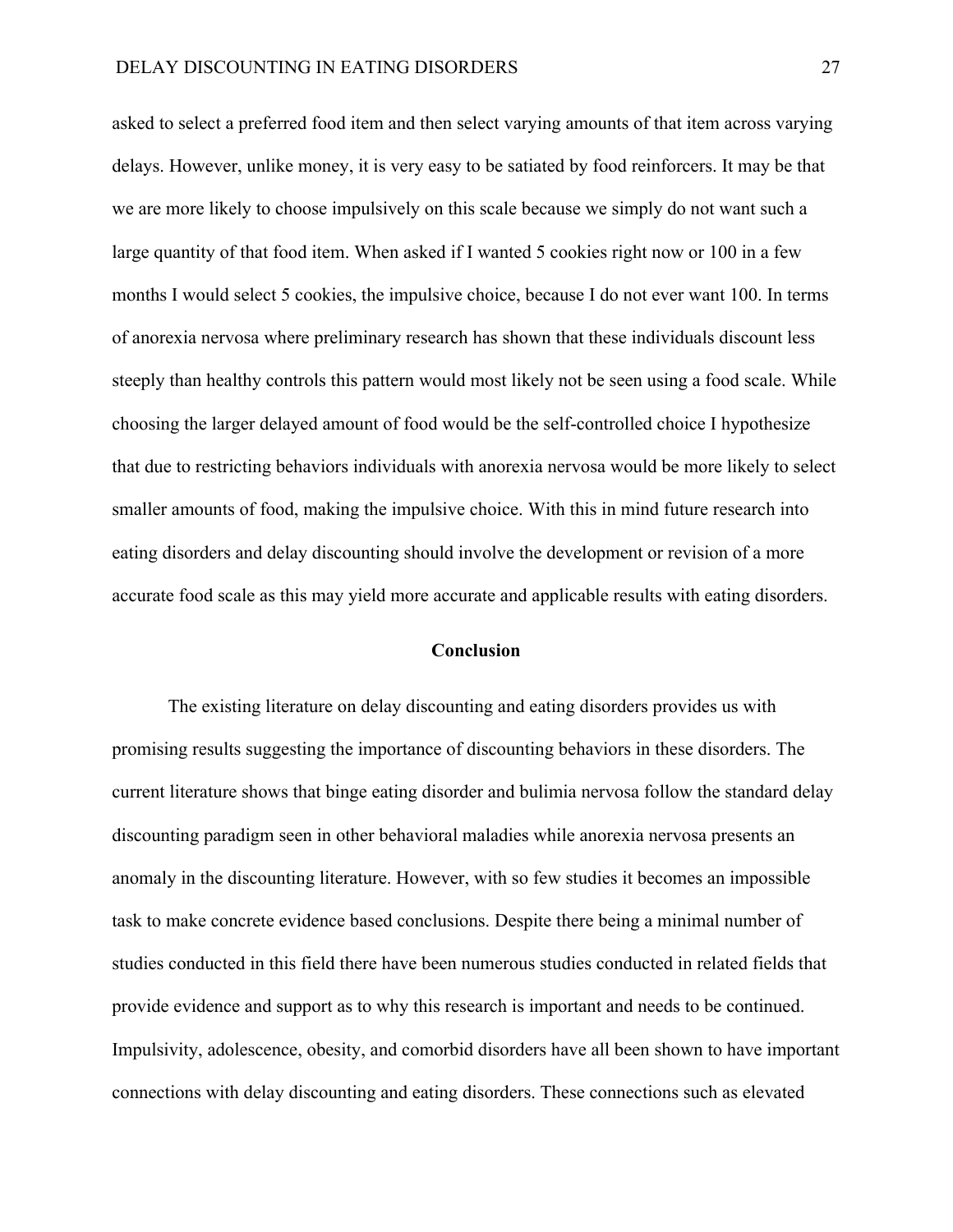impulsivity seen in those who use purging behaviors as well as the elevated discounting rates and eating disorder prevalence seen in adolescents provides evidence to support the significance of discounting behaviors in eating disorders. Through continuing to research these connections and find significant relationships it will allow us to begin to develop new treatment techniques that may help us to reduce the mortality rate of eating disorders and better serve those who are suffering. It is imperative that we continue to conduct this research and gear more time and funding towards its cause as it will further our understanding of delay discounting mechanisms as well as eating disorders and possibly many other behavioral maladies.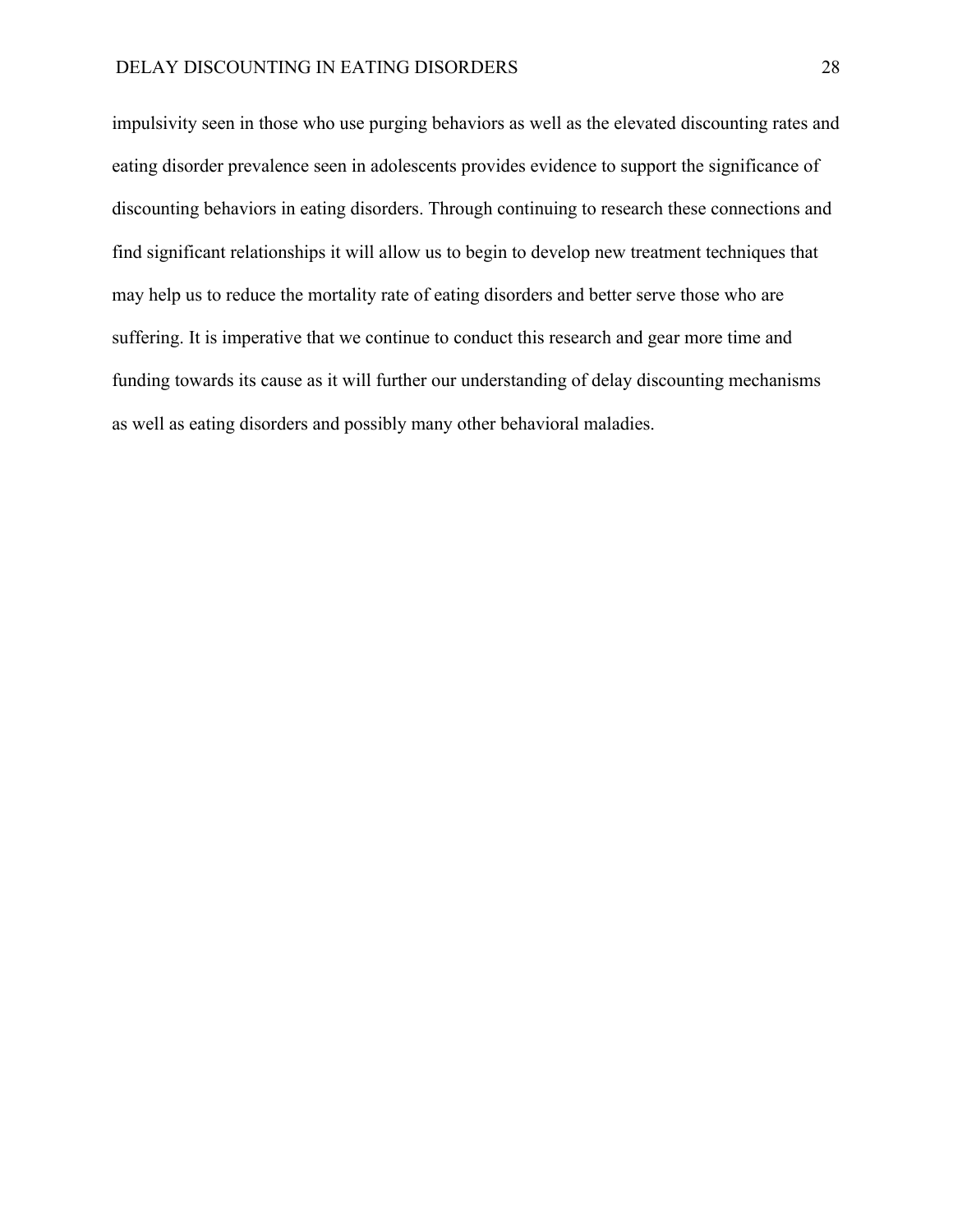### **References**

- Ackard, D. M., Peterson, C. B. (2001). Association between puberty and disordered eating, body image, and other psychological variables. *The International Journal of Eating Disorders 29*(2), 187-194.
- Ainsle, G. (1975). Specious reward: A behavioral theory of impulsiveness and impulse control. *Psychological Bulletin 82*(4), 463-496.
- Alessi, S. M., Petry, N. M. (2003). Pathological gambling severity is associated with impulsivity in a delay discounting procedure*. Behavioural Processes 64*(3), 345-354.
- American Psychiatric Association. (2013). Diagnostic and Statistical Manual of Mental Disorders (5<sup>th</sup> ed.). Arlington, VA: American Psychiatric Association.
- Appelhans, B. M., Waring, M. E., Schneider, K. L., Pagato, S. L., DeBiasse, M. A., Whited, M. C., Lynch, E. B. (2012). Delay discounting and intake of ready-to-eat and away-fromhome foods in overweight and obese women. *Appetite 59*(2), 576-584.
- Arcelus, J., Mitchell, A. J., Wales, J. (2011). Mortality rates in patients with anorexia nervosa and other eating disorders. *Archives of General Psychiatry 68*(7), 724-731.
- Bickel, W. K., Odum, A. L., Madden, G. J. (1999). Impulsivity and cigarette smoking: delay discounting in current, never, and ex-smokers. *Psychopharmacology 146*(4), 447-454.
- Bickel, W. K., Yi, R., Lander, R. D., Hill, P. F., Baxter, C. (2011). Remember the future: working memory training decreases delay discounting among stimulant addicts. *Biological Psychiatry 69*(3), 260-265.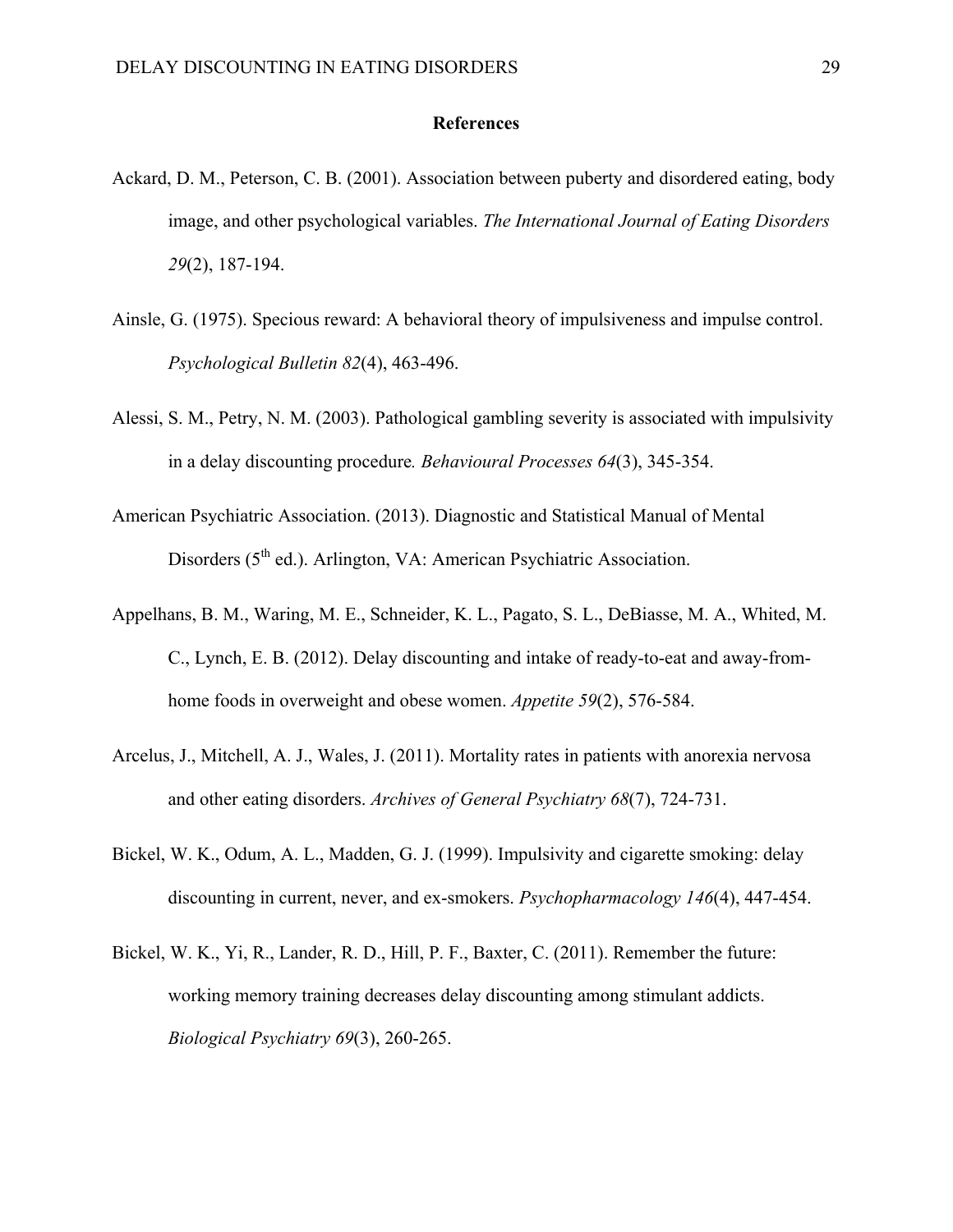- Black, A. C., Rosen, M. I. (2011). A money management-based substance use treatment increases valuation of future rewards. *Addictive Behaviors 36*(1-2), 125-128.
- Braun, D. L., Sunday, S. R., Halmi, K. A. (2009). Psychiatric comorbidity in patients with eating disorders. *Psychological Medicine 24*(4), 859-867.
- Crean, J. P., de Wit, H., Richards J. B. (2000). Reward discounting as a measure of impulsive behavior in a psychiatric outpatient population. *Experimental and Clinical Psychopharmacology 8*(2), 155-162.
- Decker, J. H., Figner, B., Steinglass, J. E. (2015). On weight and waiting: delay discounting in anorexia nervosa pretreatment and posttreatment. *Biological Psychiatry 78*(9), 606-614.
- Diaz-Marsa, M., Carrasco, J. L., Basurte, E., Saiz, J., Lopez-Ibor, J. J., Hollander, E. (2008). Enhanced cortisol suppression in eating disorders with impulsive personality features. *Psychiatric Research 158*(1), 93-97.
- Dixon, M. R., Holcomb, S. (2000). Teaching self-control to small groups of dually diagnosed adults. *Journal of Applied Behavior Analysis 33*(4), 611-614.
- Field, M., Christiansen, P., Cole, J., Goudie, A. (2007). Delay discounting and the alcohol stroop in heavy drinking adolescents. *Addiction 102*(4), 579-586.
- Green, L., Myerson, J., Ostaszewski, P. (1999). Discounting of delayed rewards across the life span: age differences in individual discounting functions. *Behavioural Processes 46*(1), 89-96.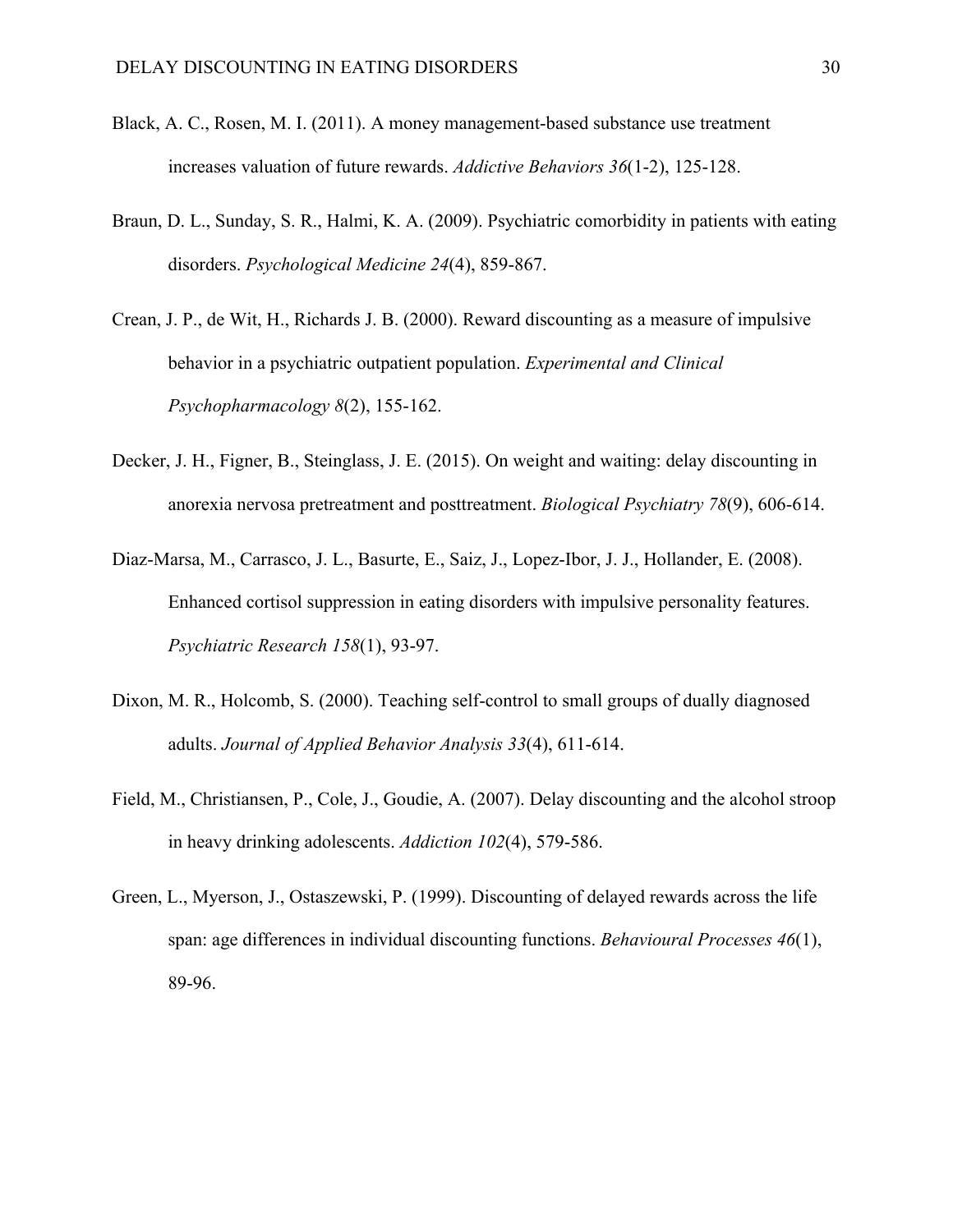- Imhoff, S., Harris, M., Weiser, J., Reynolds, B. (2014). Delay discounting by depressed and nondepressed adolescent smokers and non-smokers. *Drug and Alcohol Dependence 135*, 152-155.
- Kane, T. A., Loxton, N. J., Staiger, P. K., Dawe, S. (2004) Does the tendency to act impulsively underlie binge eating and alcohol problems? An empirical investigation. *Personality and Individual Differences 36*(1), 83-94.
- Kaye, W. H., Bulik, C. M., Thornton, L., Barbarich, N., Masters K. (2004). Comorbidity of anxiety disorders with anorexia and bulimia nervosa. *The American Journal of Psychiatry 161*(12), 2215-2221.
- Kekic, M., McClelland, J., Campbell, I., Nestler, S., Rubia, K., David, A., Schmidt, U. (2014). The effects of prefrontal cortex transcranial direct current stimulation (tDCS) on food craving and temporal discounting in women with frequent food cravings. *Appetite 78*, 55- 62.
- Kekic M., Bartholdy, S., Cheng, J., McClelland J., Boysen, E., Musiat, P., …, Schmidt, U. (2016). Increased temporal discounting in bulimia nervosa. *Eating Disorders 49*(12), 1077-1081.
- Manwaring, J. L., Green, L., Myerson, J., Strube, M. J., Wilfley, D. E. (2011). Discounting of various types of rewards by women with and without binge eating disorder: evidence for general rather than specific differences. *The Psychological Record 51*(4), 561-582.
- Mazur, J. E., Logue, A. W. (1978). Choice in a "self-control" paradigm: effects of a fading procedure. *Journal of the Experimental Analysis of Behavior 30*(1), 11-17.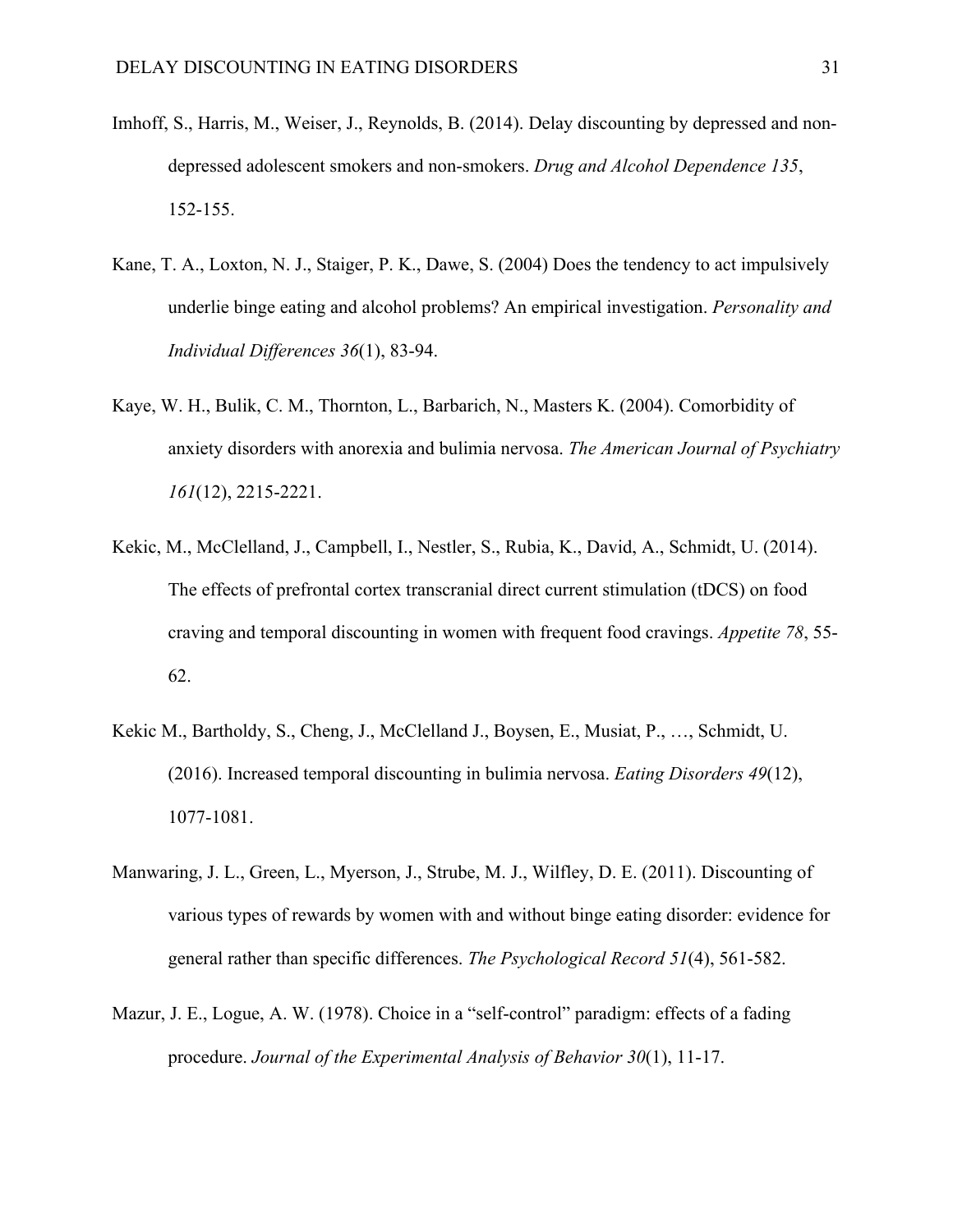- O'Brien, K. M., Vincent, N. K. (2003). Psychiatric comorbidity in anorexia and bulimia nervosa: nature, prevalence, and causal relationships. *Clinical Psychology Review 23*(1), 57-74.
- Odum, A. (2011). Delay discounting: I'm a k you're a k*. Journal of the Experimental Analysis of Behavior 96*, 427-439.
- Pinto, A., Steinglass, J. E., Greene, A. L., Weber, E. U. Simpson, H. B. (2014). Capacity to delay reward differentiates obsessive compulsive disorder and obsessive compulsive personality disorder. *Biological Psychiatry 75*(8), 653-659.
- Renda, R. C., Madden, G. J. (2016). Impulsive choice and pre-exposure to delays III: Fourmonth test-retest outcomes in male wistar rats. *Behavioural Processes 126*, 108-112.
- Reynolds, B. (2006). A review of delay-discounting research with humans: relations to drug use and gambling. *Behavioural Pharmacology 17*(8), 651-667.
- Ritschel, F., King, J. A., Geisler, D., Flohr, L., Neidel, F., Boehm, I., …, Ehrlich, S. (2015). Temporal delay discounting in acutely ill and weight-recovered patients with anorexia nervosa. *Psychological Medicine 45*(6), 1229-1239.
- Rosval, L., Steiger, H., Bruce, K., Israel, M., Richardson, J., Aubut, M. (2006). Impulsivity in women with eating disorders: problem of response inhibition, planning, or attention?. *The International Journal of Eating Disorders 39*(7), 590-593.
- Schag, K., Schonleber, J., Teufel, M., Zipfel, S., Giel, K. E. (2013). Food related impulsivity in obesity and binge eating disorder- a systematic review. *Obesity Reviews 14*(6), 477-495.
- Schweitzer, J. B., Sulzer-Azaroff, B. (1988). Self-control: teaching tolerance for delay in impulsive children. *Journal of the Experimental Analysis of Behavior 50*(2), 173-186.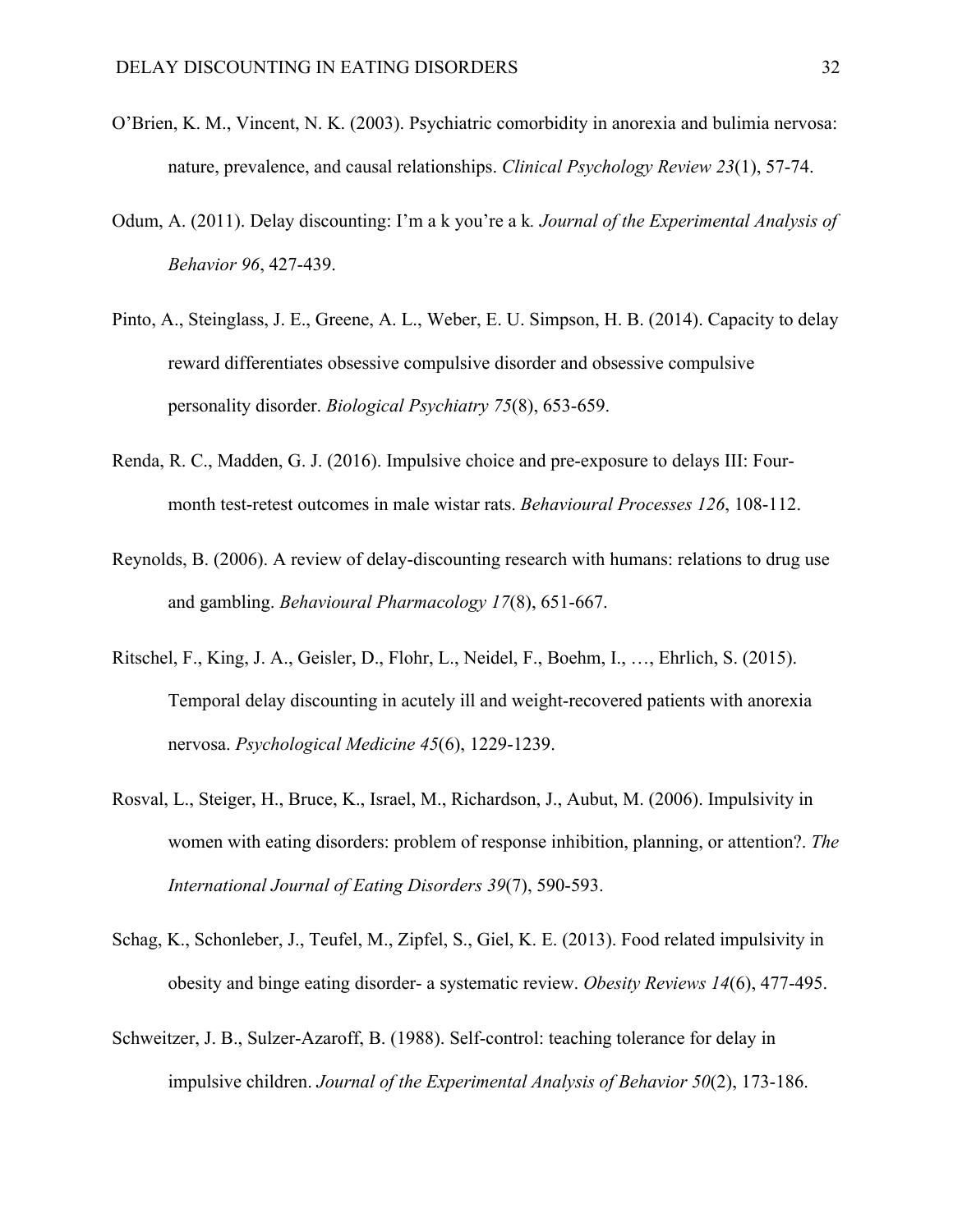- Smink, F. R. E., van Hoeken, D., Hoek, H. W. (2012). Epidemiology of eating disorders: incidence, prevalence, and mortality rates. *Current Psychiatric Reports 14*(4), 406-414. doi: 10.1007/s11920-012-0282-y
- Stein, J. S., Johnson, P. S., Renda, R. C., Smits, R. R., Rochelle, R., Liston, K. J., Shanan, T. A., Madden, G. J. (2013). Early and prolonged exposure to reward delay: effects on impulsive choice and alcohol self-administration in male rats. *Experimental and Clinical Psychopharmacology 21*(2), 172-180.
- Stein, J. S., Renda, R. C., Hinnenkamp, J. E., Madden, G. J. (2015). Impulsive choice, alcohol consumption, and pre-exposure to delayed rewards: II. Potential mechanisms. *Journal of the Experimental Analysis of Behavior 103*(1), 33-49.
- Steinberg, L., Graham, S., O'Brien, L., Woolard, J., Cauffman, E., Banich, M. (2009). Age Differences in Future Orientation and Delay Discounting. *Child Development 80*(1), 28- 44.
- Steinglass, J., Figner, B., Berkowitz, S., Simpson, H. B., Weber, E. U., Walsh, B. T. (2012). Increased capacity to delay reward in anorexia nervosa. *Journal of the International Neuropsychological Society 18*(4), 773-780.
- Walvoord, E. C. (2010). The timing of puberty: is it changing? Does it matter?. *Journal of Adolescent Health 47*(5), 433-439.
- Waxman, S. E. (2009). A systematic review of impulsivity in eating disorders. *European Eating Disorders Review 17*(6), 408-425.